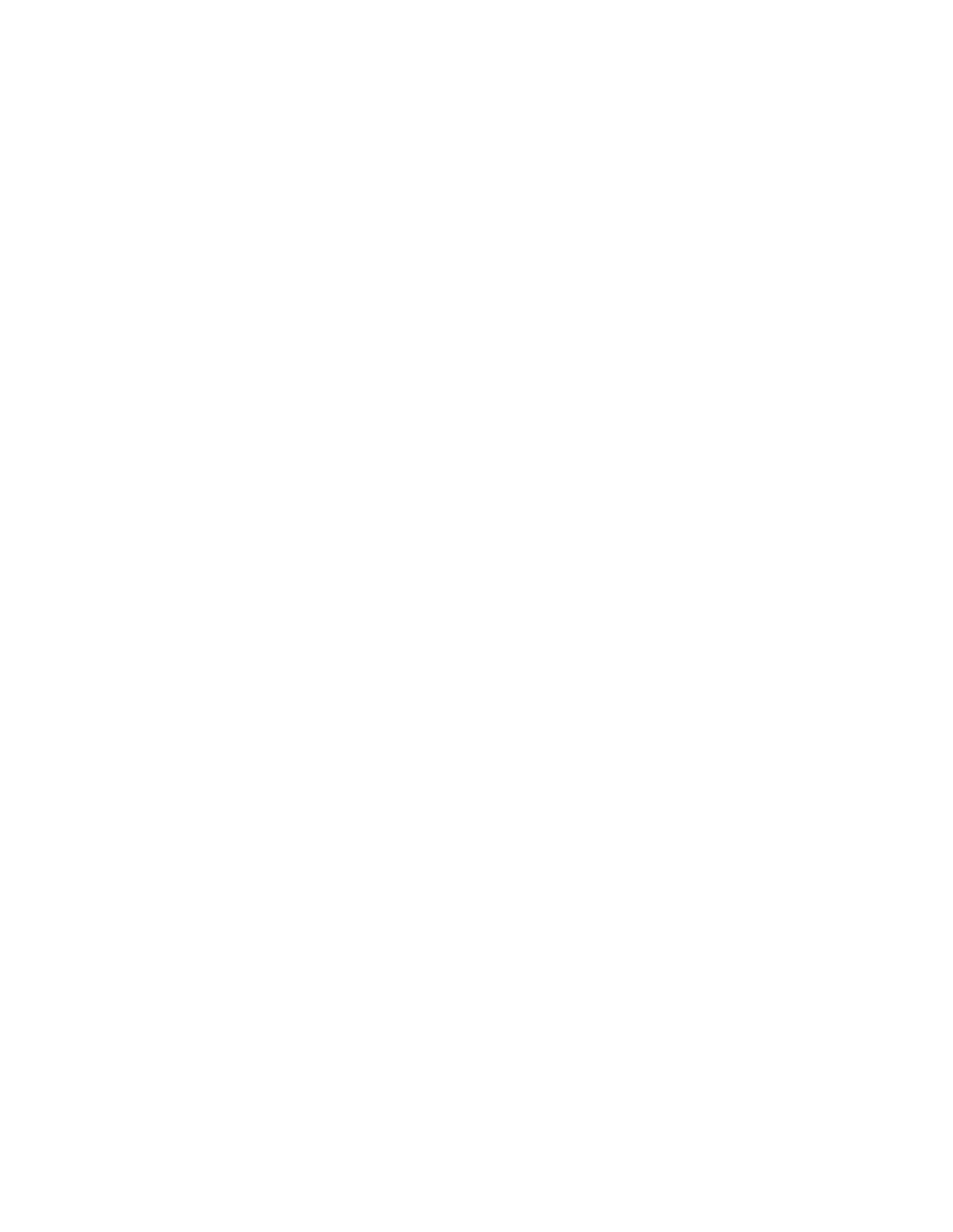AUT - Austria

**Austria**

## **Aon Fivers WAT Margareten Ziegelofengasse 35/2/18 1050 Wien**

**EHF CUP** 

| Tel. - Office | +43 1 5440749            |
|---------------|--------------------------|
| Tel. - Office | +43 664 1806078 (mobile) |
| Fax - Office  | +43 1 54549249           |
| Email         | office@fivers.at         |
| Homepage      | www.fivers.at            |
|               |                          |

## **Main Playing Hall**

**Sporthalle Hollgasse** Hollgasse 3 1050 Wien Austria

1. Office Tel. +43 1 5456702 1. Office Fax +43 1 5456702 14

*Nearest Airport is Vienna International Airport (21km)*

## **Contact person(s) for the EC**

Thomas Menzl

### **Colour of player's uniform - light**

Player shirt: white Player short: white Goalkeeper shirt: black, red or yellow

**Colour of player's uniform - dark** Player shirt: Player short: red

Goalkeeper shirt: black or yellow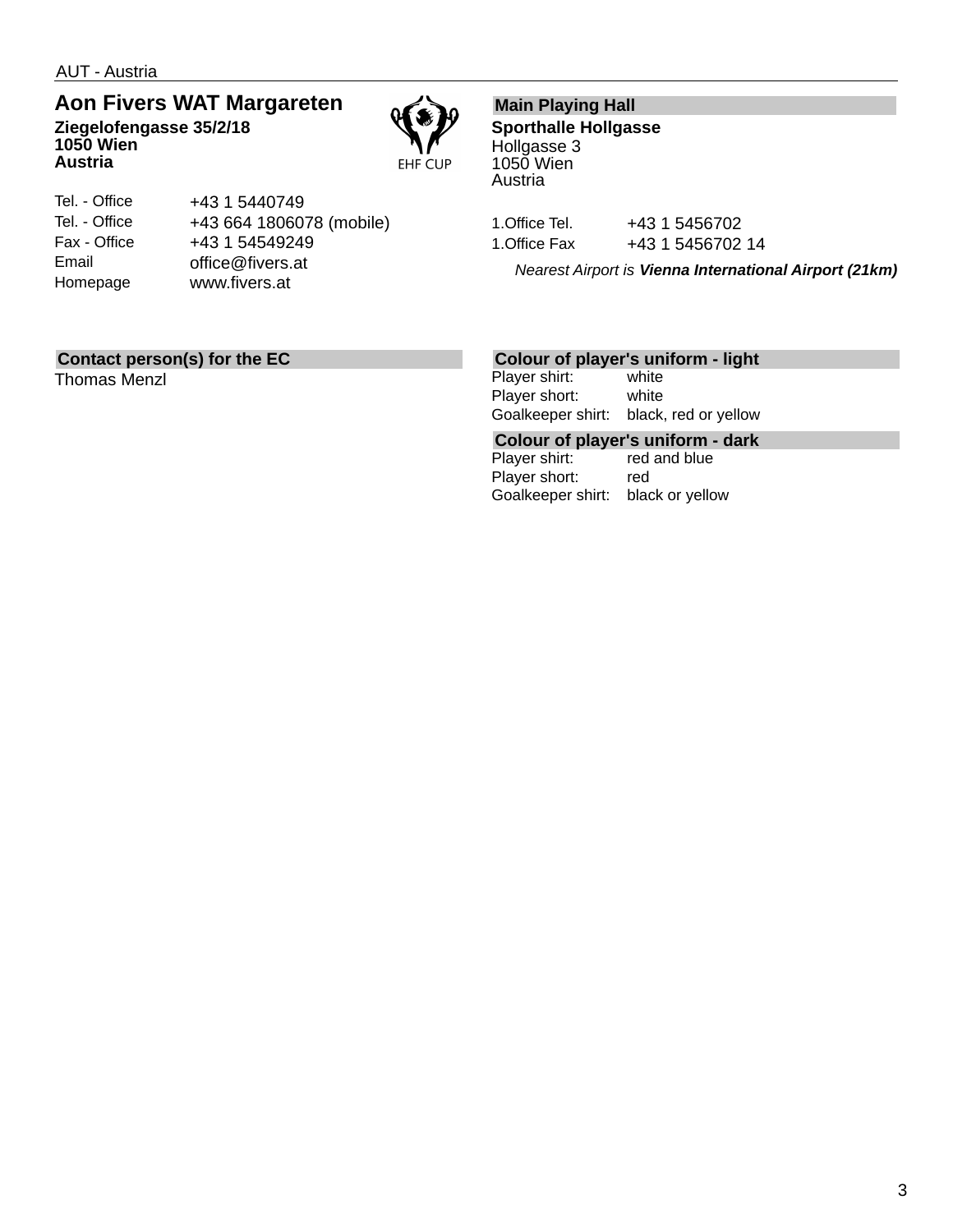## **HC Tongeren Bilzersteenweg 469**

**3700 Tongeren Belgium**



| Tel. - Office | +32 475 572164 (mobile)  |
|---------------|--------------------------|
| Tel. - Office | +32 12 235880            |
| Fax - Office  | +32 12 235880            |
| Email         | luc.tack@skynet.be       |
| Homepage      | www.united.hctongeren.be |

## **Contact person(s) for the EC**

Luc Tack

## **Main Playing Hall**

### **Eburons Dome**

Industriezone Tongeren Oost Vrijheidsweg 3700 Tongeren Belgium 1.Office Tel. +32 12 210100 1.Office Fax +32 12 202000

*Nearest Airport is Bierset - Liège (25km) Alternative Airport is Brussels Zaventem (100km)*

## **Colour of player's uniform - light**

Player shirt: white Player short: black Goalkeeper shirt: green/red/black

**Colour of player's uniform - dark** Player shirt: Player short: black Goalkeeper shirt: green/red/black

## **Union Beynoise Rabicchi Gianni rue do Heusay 19 B-4610 Beyne Heusay Belgium**



Email Homepage

rene.gaillard@resarm.com www.unionbeynoise.be

## **Main Playing Hall**

**Salle Omnisports E. RIGO,Beyne Heusay** 19, rue du Heusay 4610 Beyne-Heusay Belgium

1.Office Tel. +32 4 3589250 1.Office Fax +32 4 3588876

*Nearest Airport is Brussels Zaventem (25km)*

## **Contact person(s) for the EC**

Rene Gaillard

### **Colour of player's uniform - light**

Player shirt: blue Player short: white Goalkeeper shirt: blue or yellow

### **Colour of player's uniform - dark**

Player shirt: Player short: Goalkeeper shirt: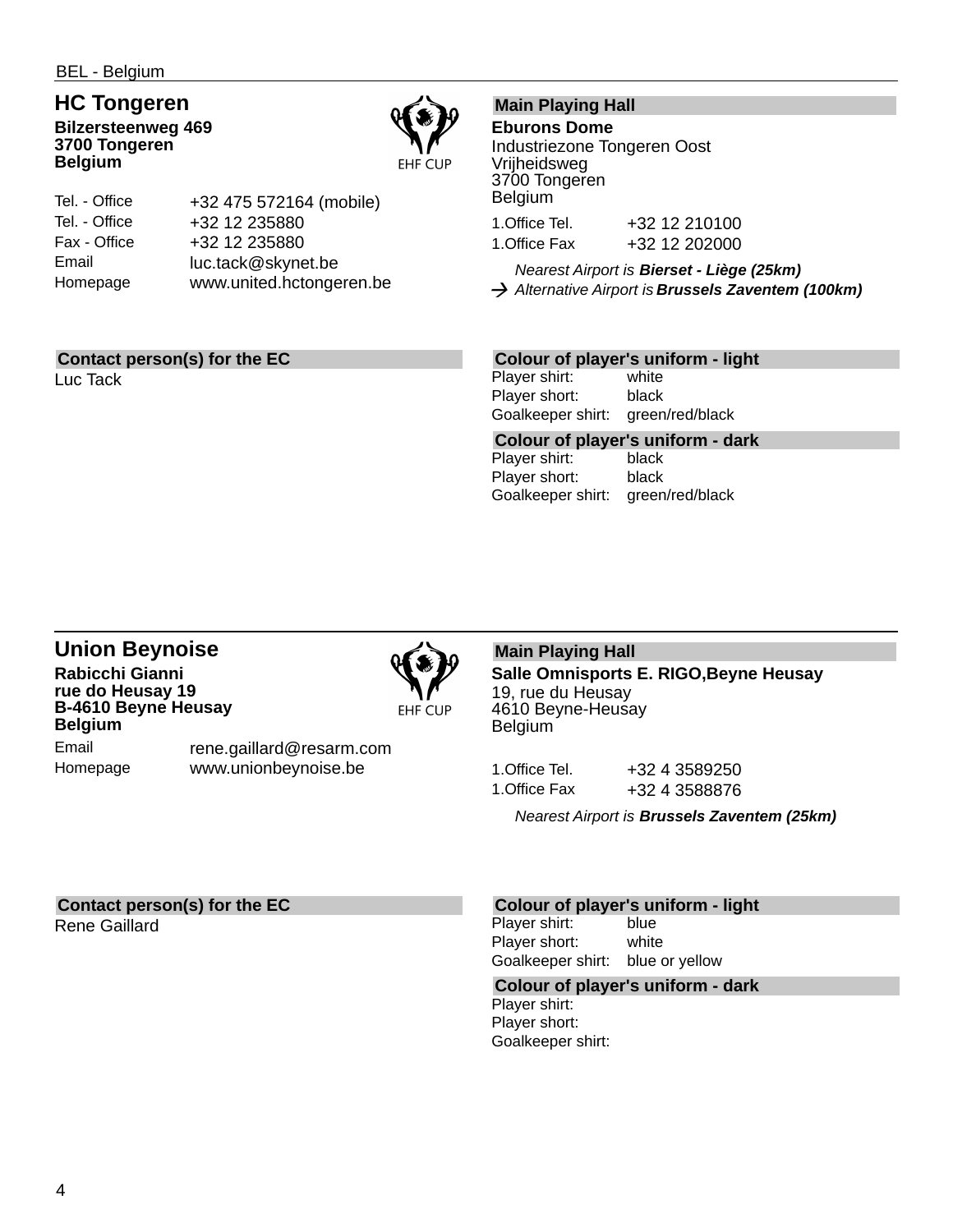## **RK "Bosna" Sarajevo**

**Semira Fraste b.b. 71000 Sarajevo Bosnia Herzegovina**



Tel. - Office Tel. - Office Tel. - Private Fax - Office Email Homepage +387 33 777592 +387 63 157833 (mobile) +387 62 547706 (mobile) +387 33 777592 kenan@rkbosnasarajevo.ba www.rkbosnasarajevo.ba

## **Contact person(s) for the EC**

Magoda Kenan

Tarik Smajovic

Tel. - Private +387 61 666335 (mobile)

## **Main Playing Hall**

**Dvorana Mirza Delibasic KSC Skenderija,** Terezije b.b. 71000 Sarajevo Bosnia Herzegovina

1.Office Tel. +387 33 664165 1.Office Fax +387 33 664165 1.e-Mail info@skenderija.com Homepage www.skenderija.com

*Nearest Airport is Butmir-Sarajevo (9km)*

## **Colour of player's uniform - light**

Player shirt: white Player short: white Goalkeeper shirt: yellow

**Colour of player's uniform - dark**

Player shirt: Player short: red Goalkeeper shirt: blue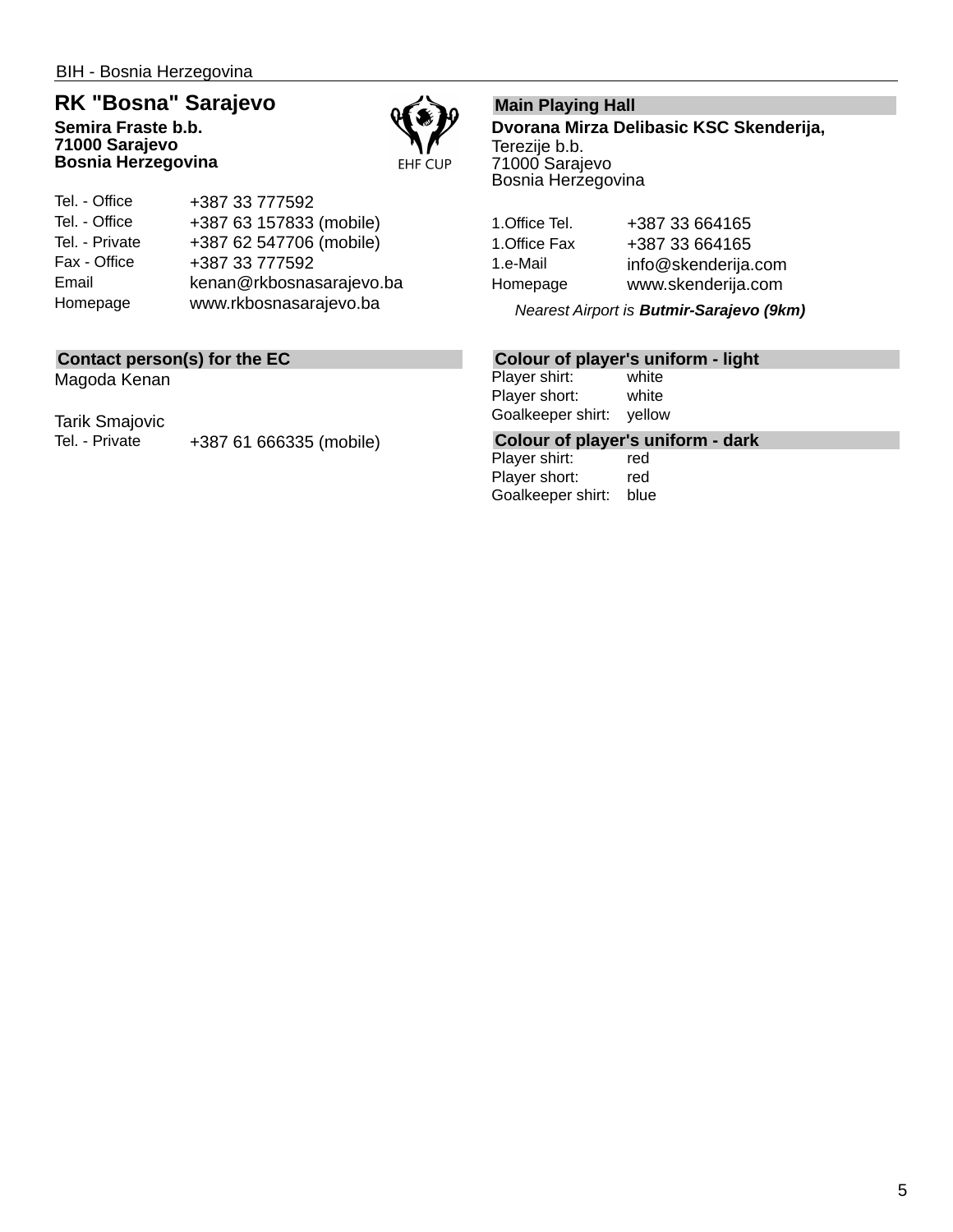## **SKA Minsk**

Tel. - Office Fax - Office Email Homepage

**Geroev 120 divizii 11-44 220056 Minsk Belarus**



## **Main Playing Hall**

**Sport Palace Uruchje** Nezavisimosti av. 196 220056 Minsk **Belarus** 

*Nearest Airport is Minsk - 2 (35km)*

## **Contact person(s) for the EC**

Oleg Lebedev Tel. - Private +375 29 6627875 (mobile)

+375 17 3439616 (mobile)

+375 17 3439616 info@ska-minsk.by www.ska-minsk.by

## **Colour of player's uniform - light**

Player shirt: white Player short: white Goalkeeper shirt: red

# **Colour of player's uniform - dark**

Player shirt: Player short: blue Goalkeeper shirt: blue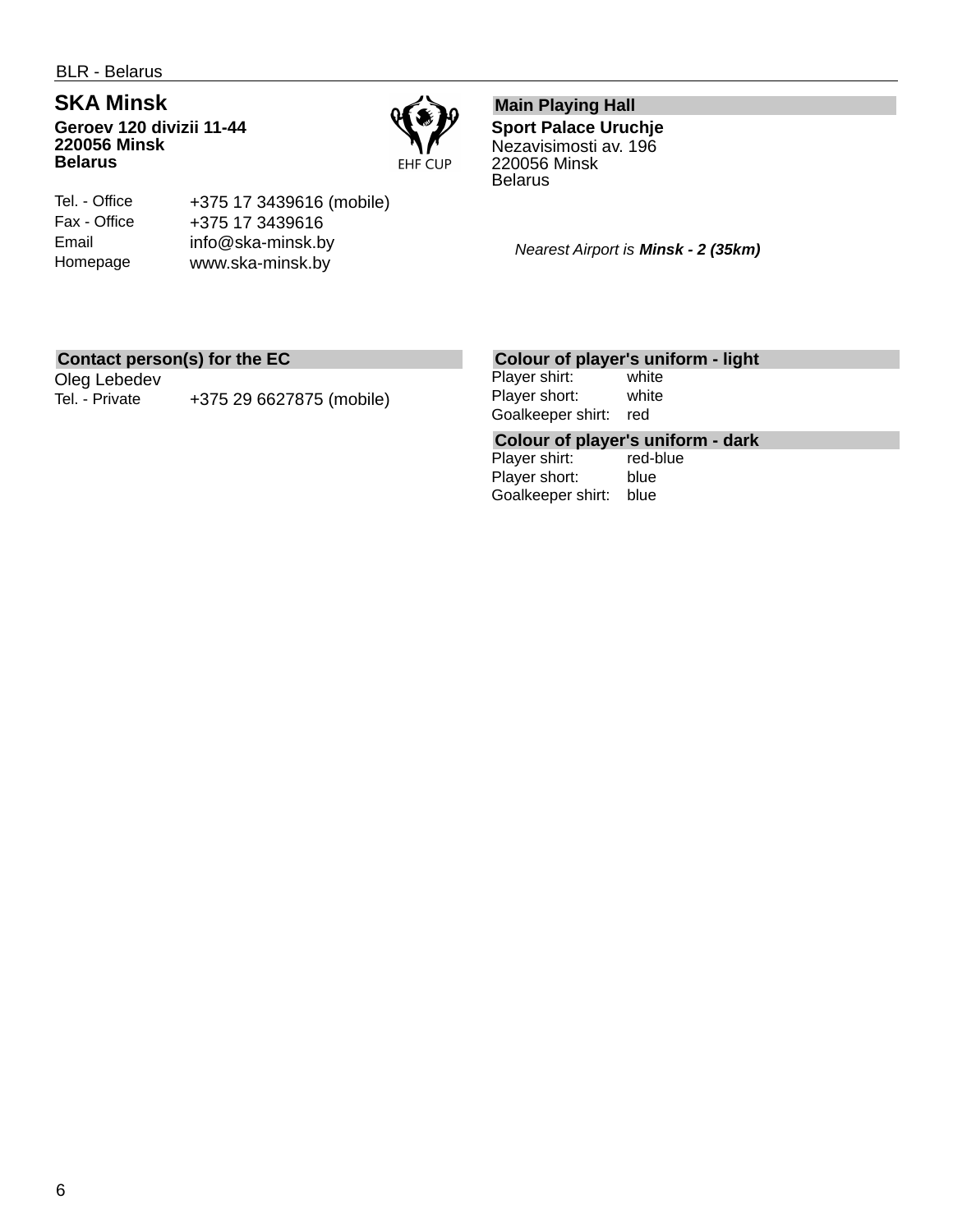BUL - Bulgaria

## **HC Lokomotiv-Nadin Varna 3 Petko Stainov str. 9000 Varna Bulgaria**



Email Homepage hclokomotiv.varna@gmail.com www.hclokomotiv-varna.com

### **Main Playing Hall**

**Palace of cultur and sport, Varna** Knyaz Boris I,blvd. 9002 Varna Bulgaria

1.Office Tel. +359 52 612340 1.Office Fax +359 52 612340 1.e-Mail office@palaceofvarna.com Homepage www.palaceofvarna.com

*Nearest Airport is Varna (10km)*

### **Contact person(s) for the EC**

Desislava Belcheva

## **Alternative Playing Hall**

**Sport complex Kamchia, Varna** Resort complex Kamchia 9000 Varna Bulgaria

*Nearest Airport is Varna (40km)*

# **Colour of player's uniform - light**<br>Player shirt: red / black strips

red / black strips Player short: black Goalkeeper shirt: multicolour

### **Colour of player's uniform - dark**

Player shirt: white / black strips Player short: black Goalkeeper shirt: multicolour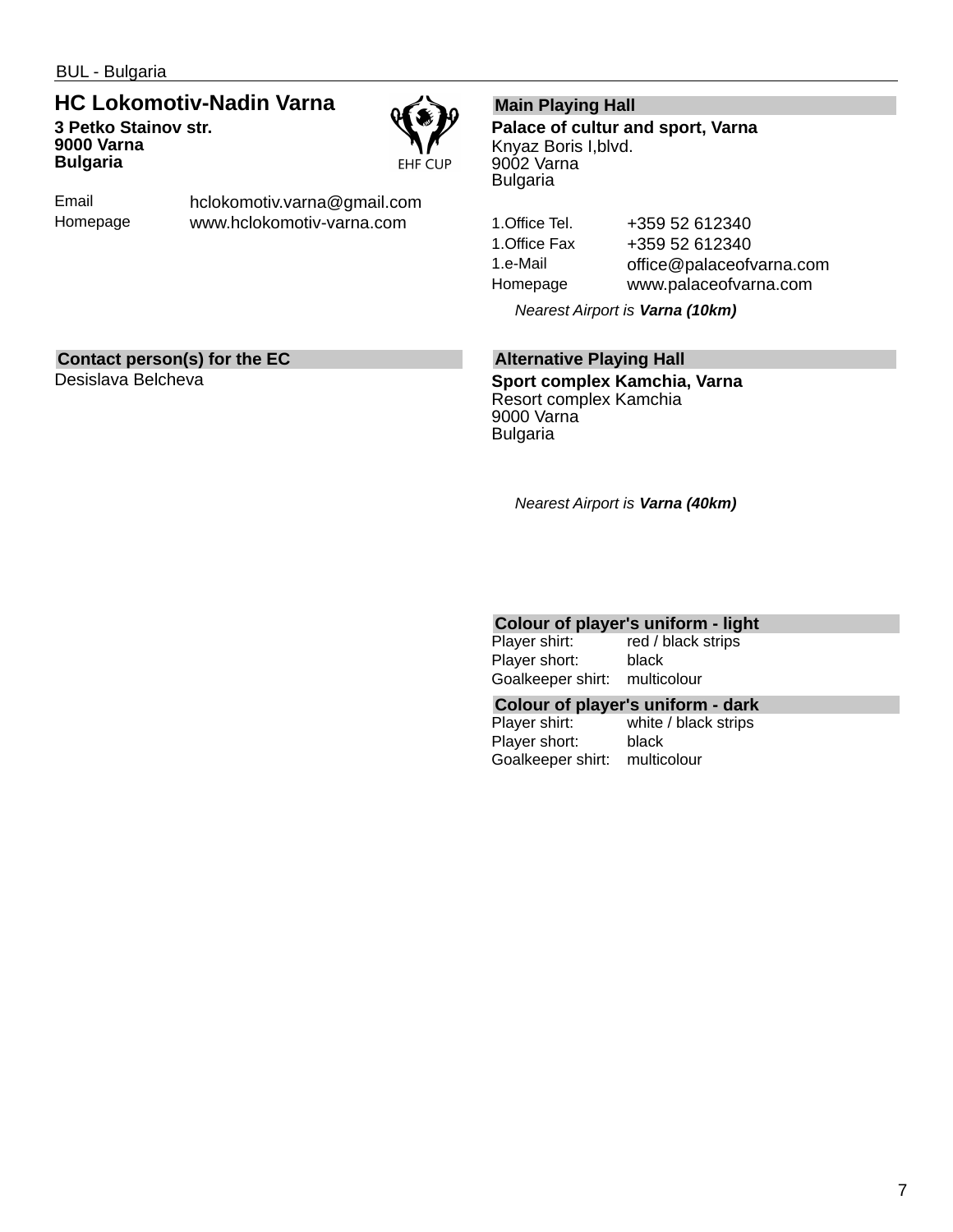BUL - Bulgaria

## **HC Spartak Varna Solun str. 2**

**9000 Varna Bulgaria**



| Tel. - Office  | +359 888 562824 (mobile) |
|----------------|--------------------------|
| Tel. - Private | +359 99 2204420 (mobile) |
| Fax - Office   | +359 52 612581           |
| Email          | rosen.dobrev@abv.bg      |
| Homepage       | www.hcspartak.com        |

## **Contact person(s) for the EC**

Rosen Dobrev

## **Main Playing Hall**

**Palace of cultur and sport, Varna** Knyaz Boris I,blvd. 9002 Varna Bulgaria

1.Office Tel. +359 52 612340 1.Office Fax +359 52 612340 1.e-Mail office@palaceofvarna.com Homepage www.palaceofvarna.com

*Nearest Airport is Varna (10km)*

## **Colour of player's uniform - light**

Player shirt: Player short: white Goalkeeper shirt: red

## **Colour of player's uniform - dark**

Player shirt: Player short: blue Goalkeeper shirt: blue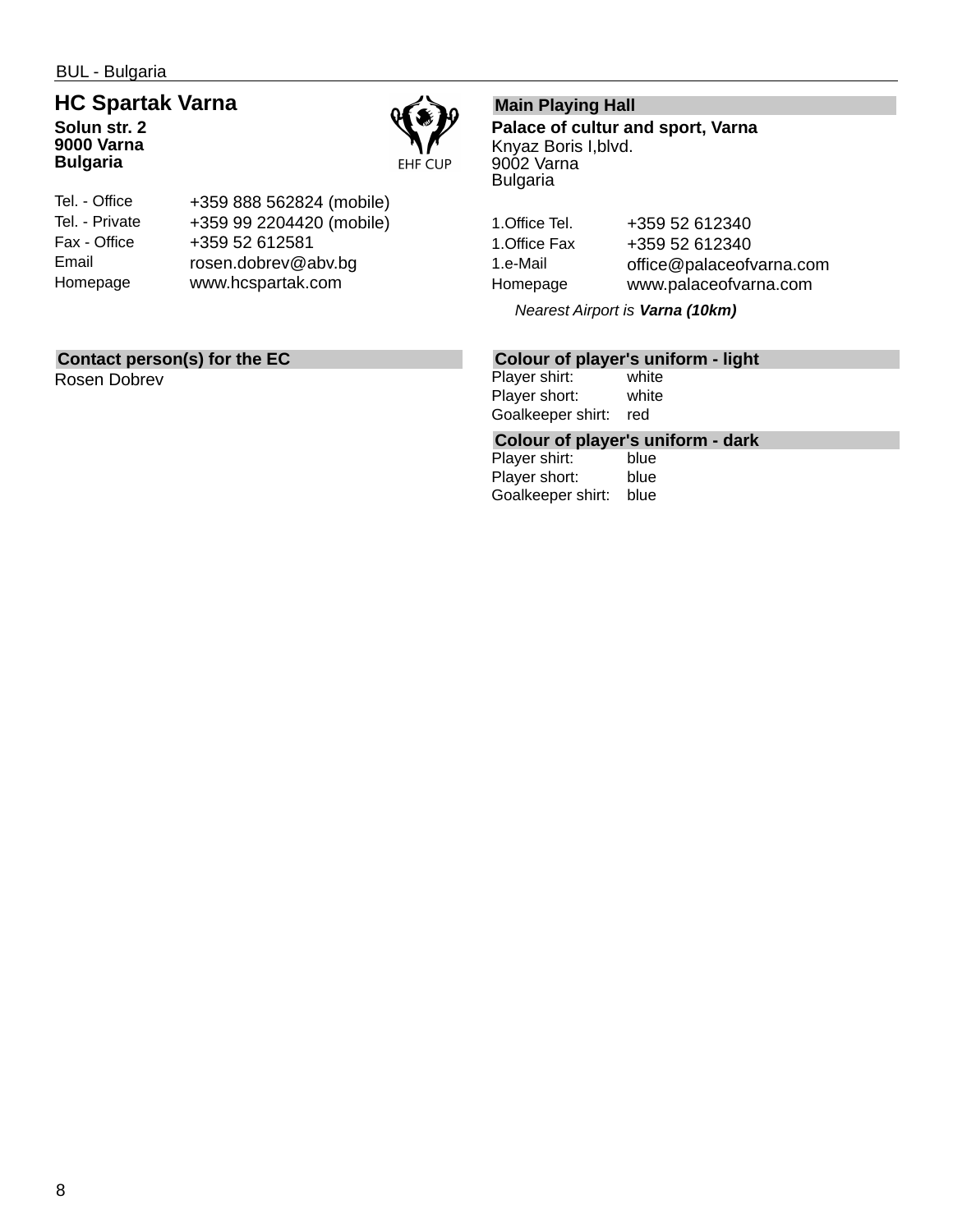CRO - Croatia

**40000 Cakovec**

## **Perutnina Pipo IPC Cakovec E. i. G. Legensteina 2**

EHF CUP

Tel. - Office Fax - Office Email

**Croatia**

+385 98 862283 (mobile) +385 40 384106 rkmedjimurje@gmail.com

## **Main Playing Hall**

**Graditeljska Skola Cakovec** Sprtska 1 40000 Cakovec **Croatia** 

1.Office Tel. +385 40 329024 1.Office Fax +385 40 329027

*Nearest Airport is Zagreb/Franjo Tudman (110km)*

## **Contact person(s) for the EC**

### **Colour of player's uniform - light**

Player shirt: green Player short: black Goalkeeper shirt: orange

**Colour of player's uniform - dark**

Player shirt: Player short: black Goalkeeper shirt: black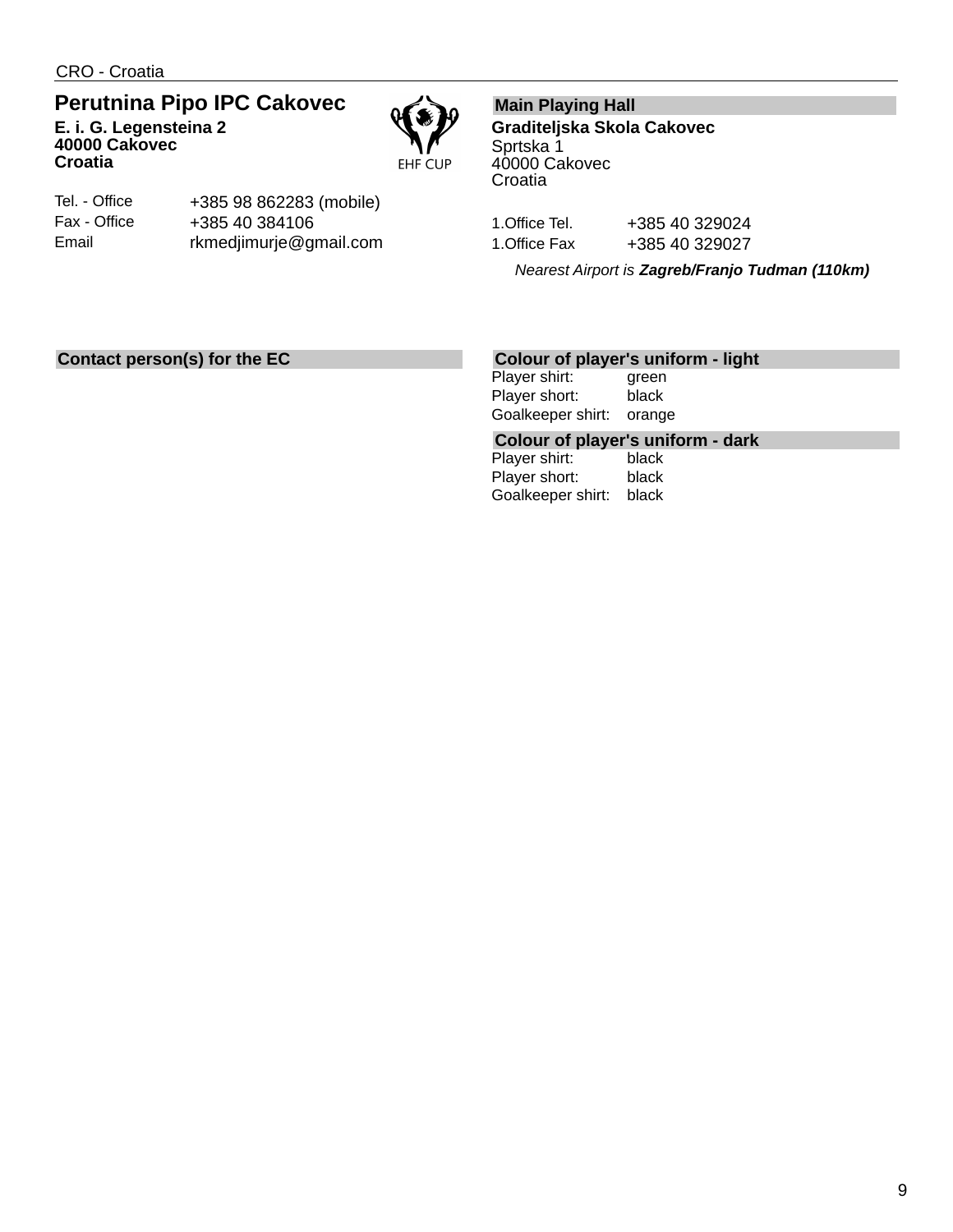CYP - Cyprus

## **Cyprus College**

**6, Diogenes Street 2404 Nicosia Cyprus**



| Tel. - Office | +357 22 713000             |
|---------------|----------------------------|
| Tel. - Office | +357 99 625699 (mobile)    |
| Fax - Office  | +357 22 662051             |
| Email         | c.hadjikyprianou@euc.ac.cy |
| Homepage      | http://handball.euc.ac.cy/ |

## **Main Playing Hall**

**Eleftheria Stadium** Makario Athletic Center Ave. 2400 Engomi-Nicosia Cyprus

1.Office Tel. +357 22 352506 1.Office Fax +357 22 358222 Homepage www.sportskoa.org.cy

*Nearest Airport is Larnaca International (49km)*

## **Contact person(s) for the EC**

Christophoros Hjikypryonou Tel. - Private +357 99 625699 (mobile)

### **Colour of player's uniform - light**

Player shirt: white Player short: white Goalkeeper shirt: grey

**Colour of player's uniform - dark**

Player shirt: Player short: black Goalkeeper shirt: green

## **Intercollege-ETHA AC Nicosia 46 Makedonitissa Av., p.b. 24005 1700 Nicosia Cyprus**



Email theocleous.c@intercollege.ac.cy

**Main Playing Hall Melconian Institute** Lemeson Avenue 2203 Nicosia Cyprus

1.Office Tel. +357 96 672224

*Nearest Airport is Larnaca International (50km)*

## **Contact person(s) for the EC**

Christos Theocleous

### **Colour of player's uniform - light**

Player shirt: red/white Player short: white/red Goalkeeper shirt: multi

## **Colour of player's uniform - dark**

Player shirt: Player short: Goalkeeper shirt: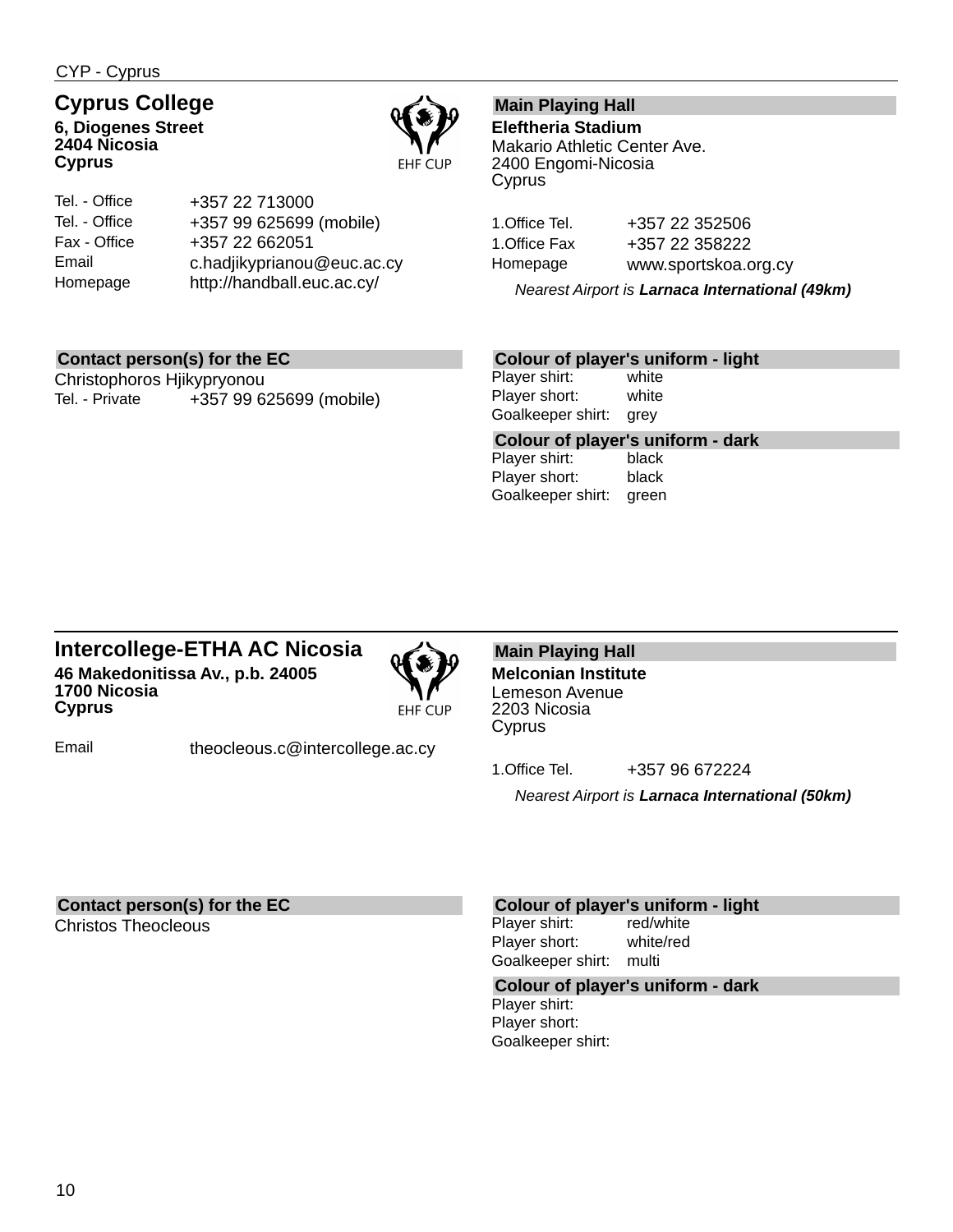DEN - Denmark

## **GOG Svendborg Gudme**

**GOG Sport 2010 Staerkaervej 1 5884 Gudme Denmark**

Tel. - Office Email Homepage



## **Main Playing Hall**

**Phönix Tag Arena** Staerkaervej 1 5884 Gudme **Denmark** 

1. Office Tel. +45 62 252135 1. Office Fax +45 62 252124

*Nearest Airport is Billund (140km)*

## **Contact person(s) for the EC**

Kasper Jorgensen Tel. - Office +45 22 804835 (mobile)

+45 62 252135 kasper@gog.dk www.gog.dk

## **Colour of player's uniform - light**

Player shirt: yellow Player short: red Goalkeeper shirt: green/white/red

**Colour of player's uniform - dark** Player shirt: Player short: blue Goalkeeper shirt: white/red/green

### **Viborg HK A/S Tingvej 7, 2. sal 8800 Viborg Denmark**



| Tel. - Office  | +45 86 629106          |
|----------------|------------------------|
| Tel. - Office  | +45 22 700904 (mobile) |
| Tel. - Private | +45 22 700940 (mobile) |
| Email          | inger@vhk.dk           |
| Homepage       | www.vhk.dk             |

## **Contact person(s) for the EC**

Fog Inger

Tel. - Office +45 2270 0904 (mobile)

## **Main Playing Hall Vibocold Arena**

Tingvej 5 8800 Viborg **Denmark** 

| 1.Office Tel. | +45 87 873350              |
|---------------|----------------------------|
| 1.Office Fax  | +45 87 24282771            |
| 1.e-Mail      | jko@viborg.dk              |
| Homepage      | www.viborgstadioncenter.dk |

*Nearest Airport is Karup (30km) Alternative Airport is Aalborg (80km)*

### **Colour of player's uniform - light**

Player shirt: green Player short: black Goalkeeper shirt: green

#### **Colour of player's uniform - dark**

| Player shirt:     | black |
|-------------------|-------|
| Player short:     | black |
| Goalkeeper shirt: | grey  |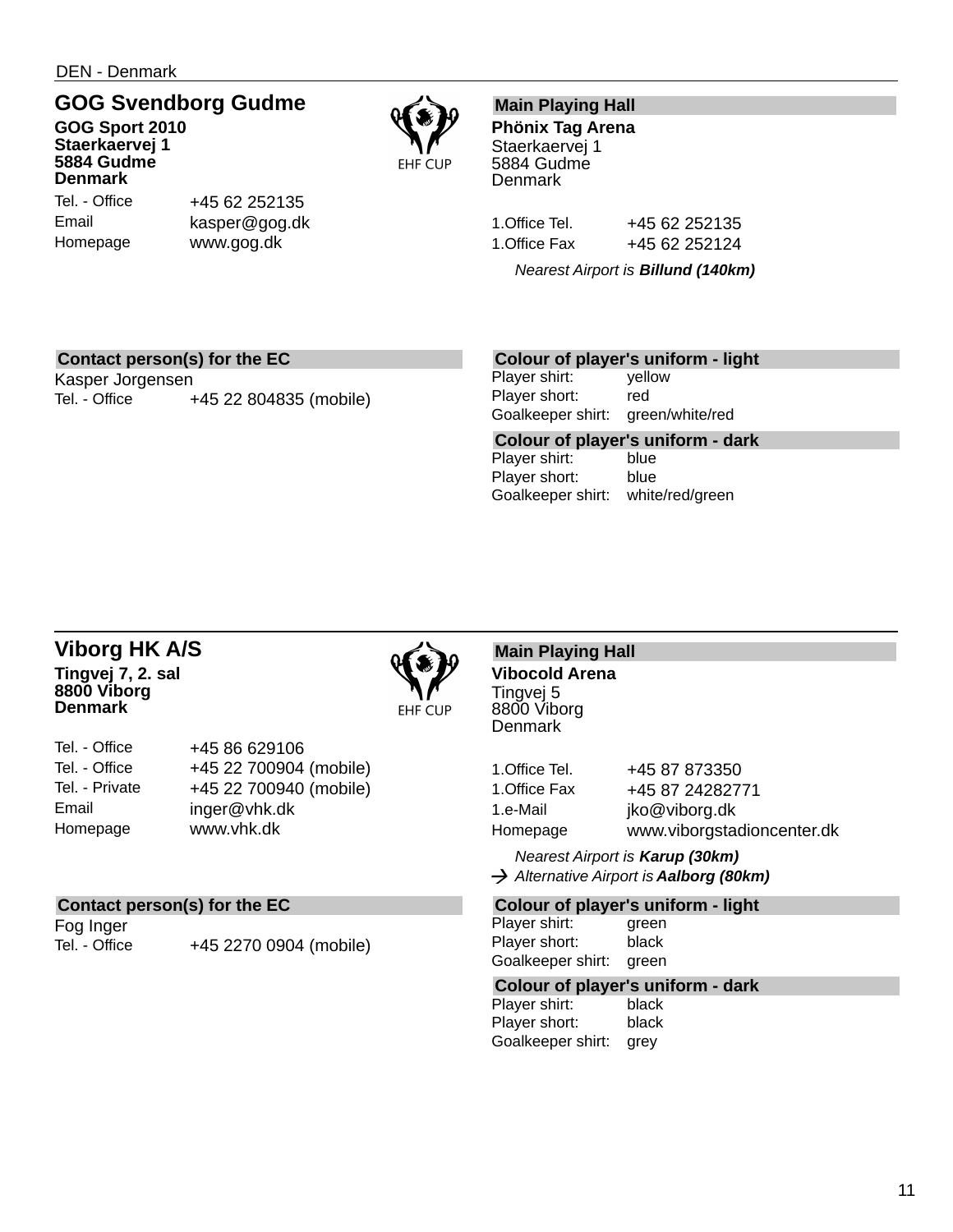ESP - Spain

## **Bidasoa Irun**

**Polideportivo Artaleku s/n Kale Nagusia 30 20304 Irun Spain**



Tel. - Office Tel. - Private Fax - Office Email Homepage +34 943 625285 +34 635 727668 +34 943 629984 josebazabala@cdbidasoa.eus www.cdbidasoa.eus

## **Contact person(s) for the EC**

Gurutz Aguinagalde Aquizu

## **Main Playing Hall**

**Polideportivo Municipal "Artaleku",Irun** C/Artaleku s/n 20304 Irun Spain

1.Office Tel. +34 943 625285 1.Office Fax +34 943 629984 1.e-Mail cdbidasoa@cdbidasoa.com Homepage www.bidasoa.com

*Nearest Airport is San Sebastian (3km) Alternative Airport is Bilbao (119km)*

## **Colour of player's uniform - light**

Player shirt: yellow Player short: blue Goalkeeper shirt: green/purple

## **Colour of player's uniform - dark**

Player shirt: Player short: blue Goalkeeper shirt: green/purple

## **FDM-Balonman Cangas**

**Carretera Cangas-Aldan s/n Apartado de Correos 159 36940 Cangas Pontevedra Espana Spain**



**EHF CUP** 

Email Homepage caminhacangas@hotmail.com www.balonmancangas.com

## **Main Playing Hall**

**Pabellon Municipal El Gatanal** Carretera Cangas-Aldan s/n 36940 Cangas Pontevedra Spain

1.Office Tel. +34 986 392618 1.Office Fax +34 986 392618

*Nearest Airport is Vigo Peinador (30km)*

## **Contact person(s) for the EC**

Manuel Adolfo Camina Fernandez

### **Colour of player's uniform - light**

Player shirt: blue Player short: blue Goalkeeper shirt: yellow

## **Colour of player's uniform - dark**

Player shirt: Player short: Sky Blue Goalkeeper shirt: Red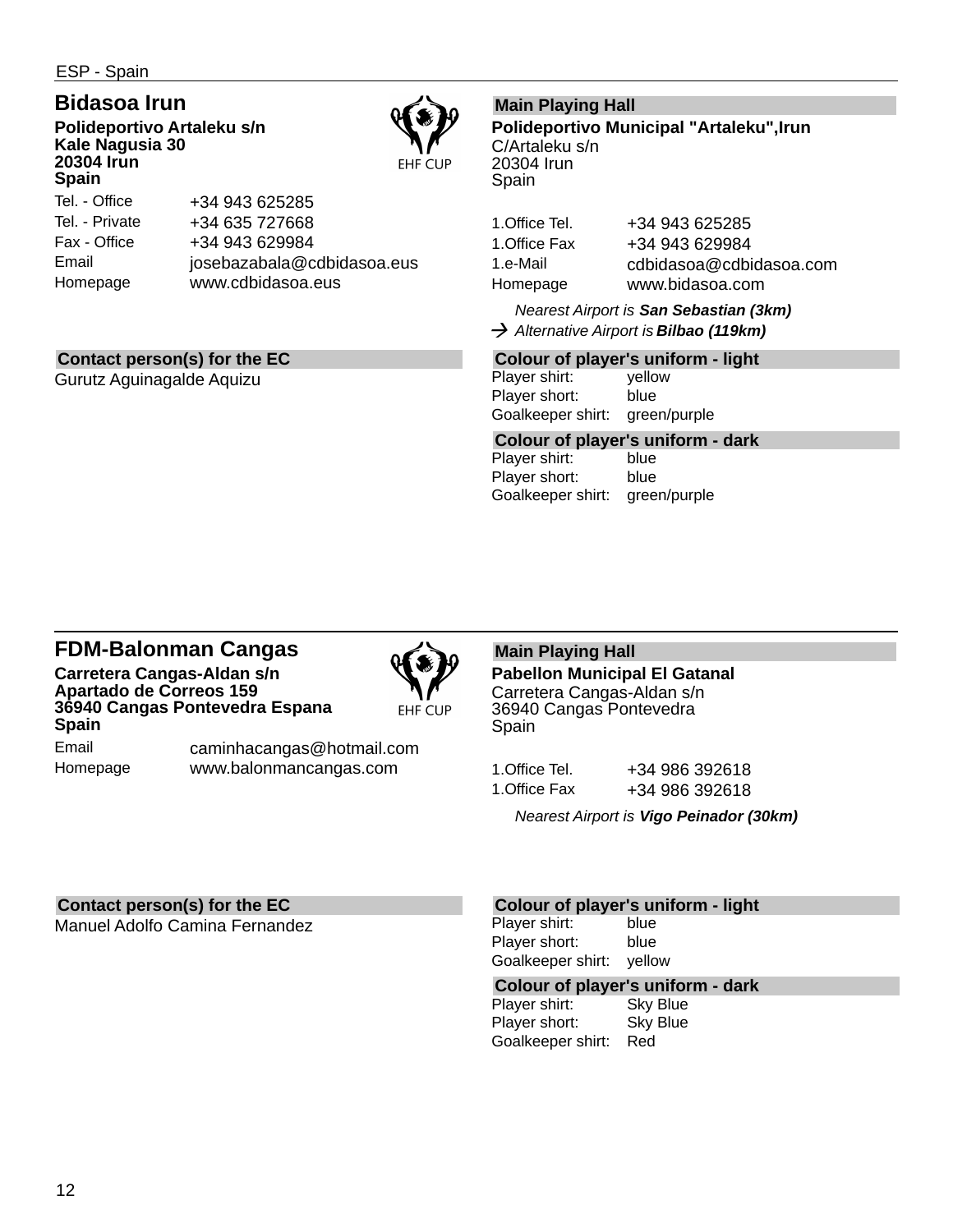EST - Estonia

## **Chocolate Boys Tallinn**

**Toompuiestee 21 10317 Tallinn Estonia**



| Tel. - Office  | +372 66 22652          |
|----------------|------------------------|
| Tel. - Private | +372 50 40612 (mobile) |
| Fax - Office   | +372 66 22651          |
| Email          | tarmo.volt@mail.ee     |
| Homepage       | www.chocolateboys.ee   |
|                |                        |

## **Contact person(s) for the EC**

Tarmo Volt

## **Main Playing Hall**

**Kalev Kiili Spordihall** Kooli 1, Kiili vald 75401 Harjumaa Estonia

1.Office Tel. +372 67 99222 2.Office Tel. +37 258188058 1.Office Fax +372 60 40109 1.e-Mail kalev.kiilispordihall@mail.ee

*Nearest Airport is Tallinn Airport (15km)*

## **Colour of player's uniform - light**

Player shirt: yellow Player short: black Goalkeeper shirt: red

**Colour of player's uniform - dark** Player shirt:

Player short: blue Goalkeeper shirt: black

## **Pölva Serviti Kesk 42 63308 Pölva Estonia**



Tel. - Office Fax - Private Email Homepage

+372 51 87454 (mobile) +372 79 94193 andresn@resand.ee www.hcpolva.ee

#### **Main Playing Hall Mesikäpa Hall** Kesk 25

63308 Polva Estonia

1.Office Tel. +372 79 94575 1.Office Fax +372 79 94575

*Nearest Airport is Tallinn Airport (235km)*

## **Contact person(s) for the EC**

Andres Neeme

### **Colour of player's uniform - light**

Player shirt: white Player short: black Goalkeeper shirt: orange/green

### **Colour of player's uniform - dark**

Player shirt: red Player short: black Goalkeeper shirt: black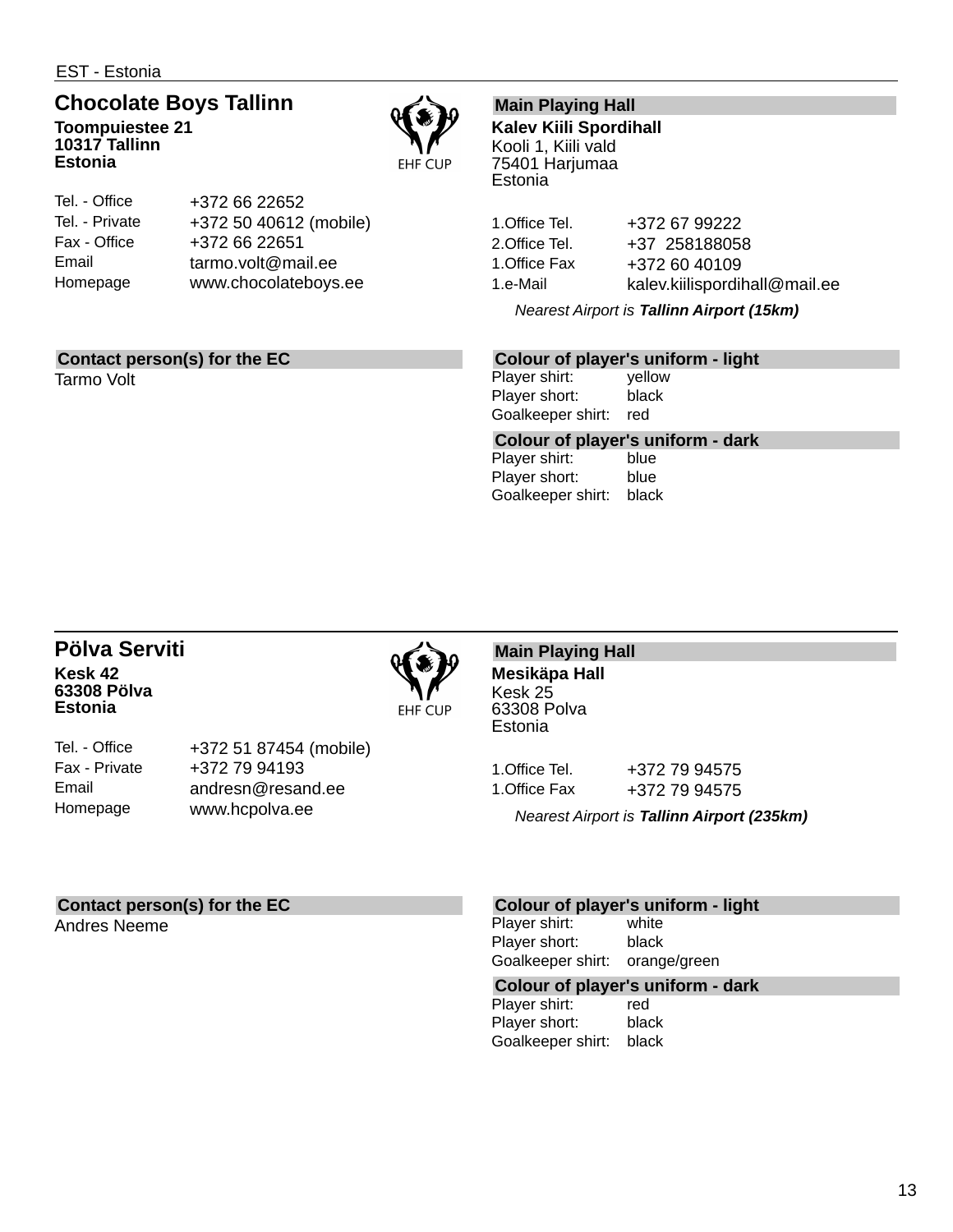FIN - Finland

## **Sjundea IF Malm Gard 02580 Sjundea Finland**



Tel. - Office Fax - Office Email

+358 400 688780 +358 19 347244 sif1918@gmail.com

## **Main Playing Hall**

**Sjundea Bollhall Siuntion Palloiluhalli,Sjundea Billskogintie** 02580 Siuntio Finland

1.Office Tel. +358 9 26061283

*Nearest Airport is Helsinki - Vantaa (60km)*

## **Contact person(s) for the EC**

Rasmus Holm Tel. - Office +358 440 898945

## **Colour of player's uniform - light**

Player shirt: green Player short: green Goalkeeper shirt: red

**Colour of player's uniform - dark** Player shirt: Player short: Goalkeeper shirt: black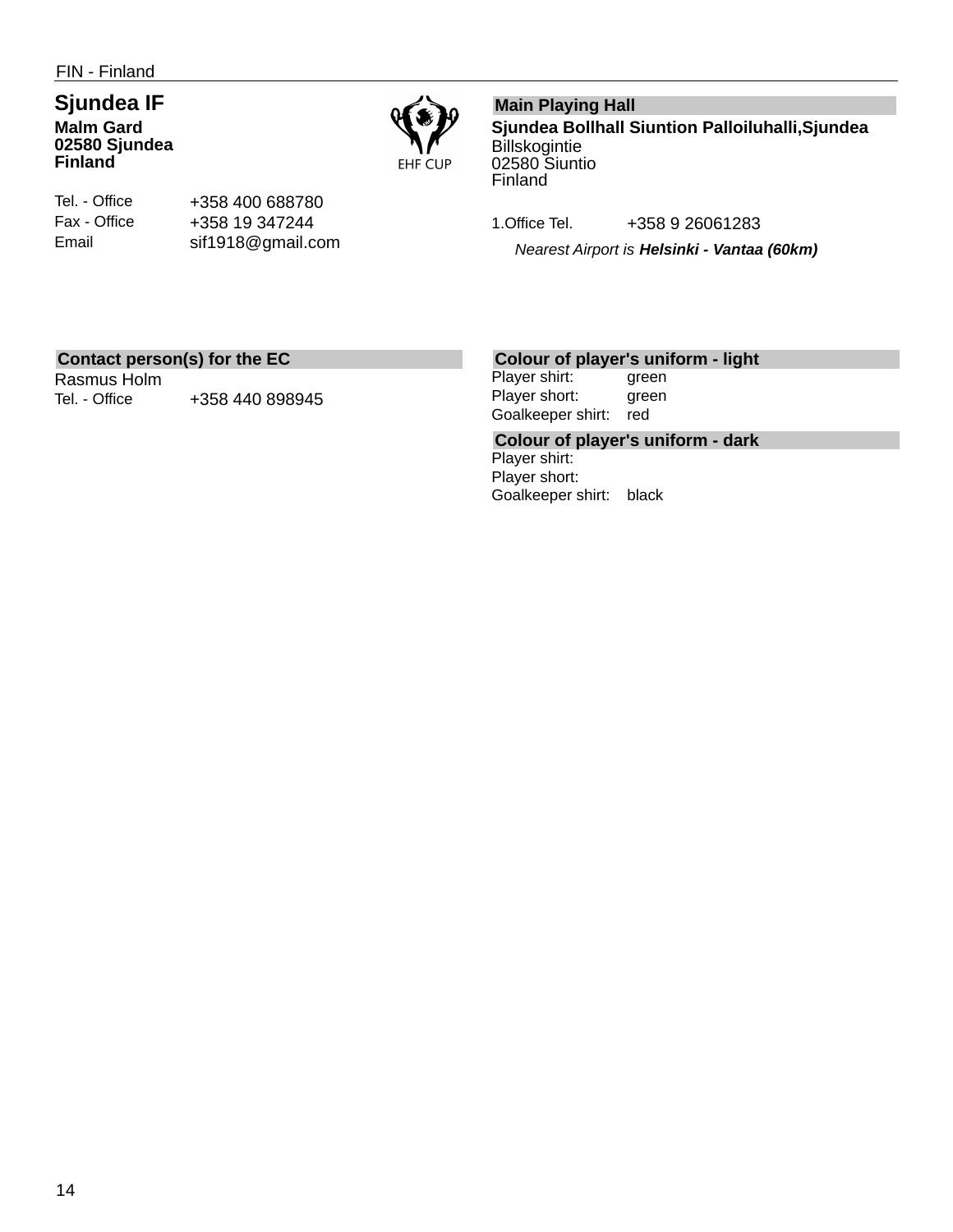## **US Creteil Handball**

**5 rue d'estienne d'orves 94000 creteil France**



Tel. - Office Tel. - Private Email Homepage

+33 149 810010 +33 620 661102 (mobile) k.remili@uschb.fr www.uschb.fr

## **Main Playing Hall**

**Palais des sports Robert Oubron** Rue Louis Pasteur Valery Radot 94000 Creteil France

1.Office Tel. +33 14 8989330 1.Office Fax +33 14 2078197

*Nearest Airport is Paris Orly (8km)*

## **Contact person(s) for the EC**

Kamel Remili Email - Standard kamel.remili@free.fr

### **Colour of player's uniform - light**

Player shirt: white/blue Player short: white/blue Goalkeeper shirt: red

**Colour of player's uniform - dark** blue/light blue Player short: blue Goalkeeper shirt: yellow

## **US Ivry Handball 24 rue St. Just - Bolte 119 94200 Ivry France**



| Tel. - Office | +33 1 45150796            |
|---------------|---------------------------|
| Tel. - Office | +33 664 536216 (mobile)   |
| Fax - Office  | +33 1 45214566            |
| Email         | secretariat@hand-ivry.org |
| Homepage      | www.hand-ivry.org         |

## **Contact person(s) for the EC**

Laurent Brisson

## **Main Playing Hall**

**Auguste Delaune-Ivry sur Seine** 16 Rue Robespierre 94200 Ivry sur Seine France

| 1.Office Tel. | +33 1 46703547                |
|---------------|-------------------------------|
| 1.Office Fax  | +33 1 45214566                |
| 2.Office Fax  | +33 1 46700738                |
| 1.e-Mail      | laurent.brisson@hand-ivry.org |
|               |                               |

*Nearest Airport is Paris Orly (10km)*

### **Colour of player's uniform - light**

Player shirt: white/black Player short: black Goalkeeper shirt: blue

## **Colour of player's uniform - dark**

Player shirt: Player short: black Goalkeeper shirt: red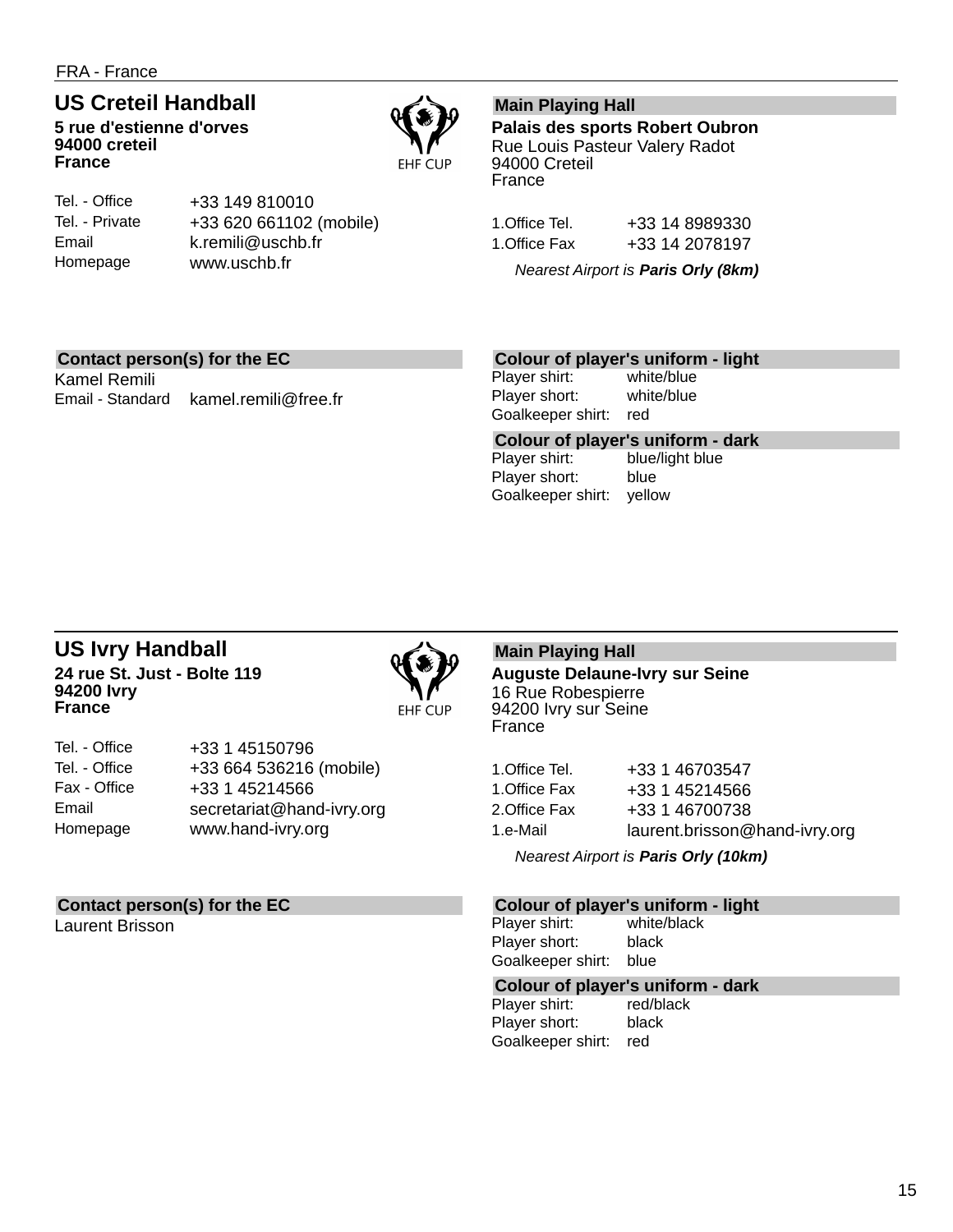GEO - Georgia

## **GTU Shevardeni Tbilisi**

**77 str. Kostava 0175 Tbilisi Georgia**



| Tel. - Office  | +995 32 363358             |
|----------------|----------------------------|
| Tel. - Private | +995 99 516800 (mobile)    |
| Fax - Office   | +995 32 365032             |
| Email          | gtu_shevardeni@hotmail.com |

## **Main Playing Hall**

**Telavi Sportgame Hall** Leonidze st No: 13 a **Telavi** Georgia

1.Office Tel. +995 250 72606 *Nearest Airport is Tbilisi (140km)*

## **Contact person(s) for the EC**

Kekelizde Zurab

## **Colour of player's uniform - light**

Player shirt: yellow Player short: yellow Goalkeeper shirt: multicolor

**Colour of player's uniform - dark** Player shirt: Player short: blue Goalkeeper shirt:

## **HC Tbilisi - Tbilisi Pushkini str. 25 0105 Tbilisi Georgia**



| Tel. - Office  | +995 32 344176          |
|----------------|-------------------------|
| Tel. - Office  | +995 99 180028 (mobile) |
| Tel. - Private | +995 99 294139 (mobile) |
| Email          | laguna@mail.ru          |

## **Contact person(s) for the EC**

Mamuka Mjavanadze Email - Standard Laguna.ur@mail.ru

## **Colour of player's uniform - light**

Player shirt: red Player short: red Goalkeeper shirt: orange

## **Colour of player's uniform - dark**

Player shirt: blue Player short: black Goalkeeper shirt: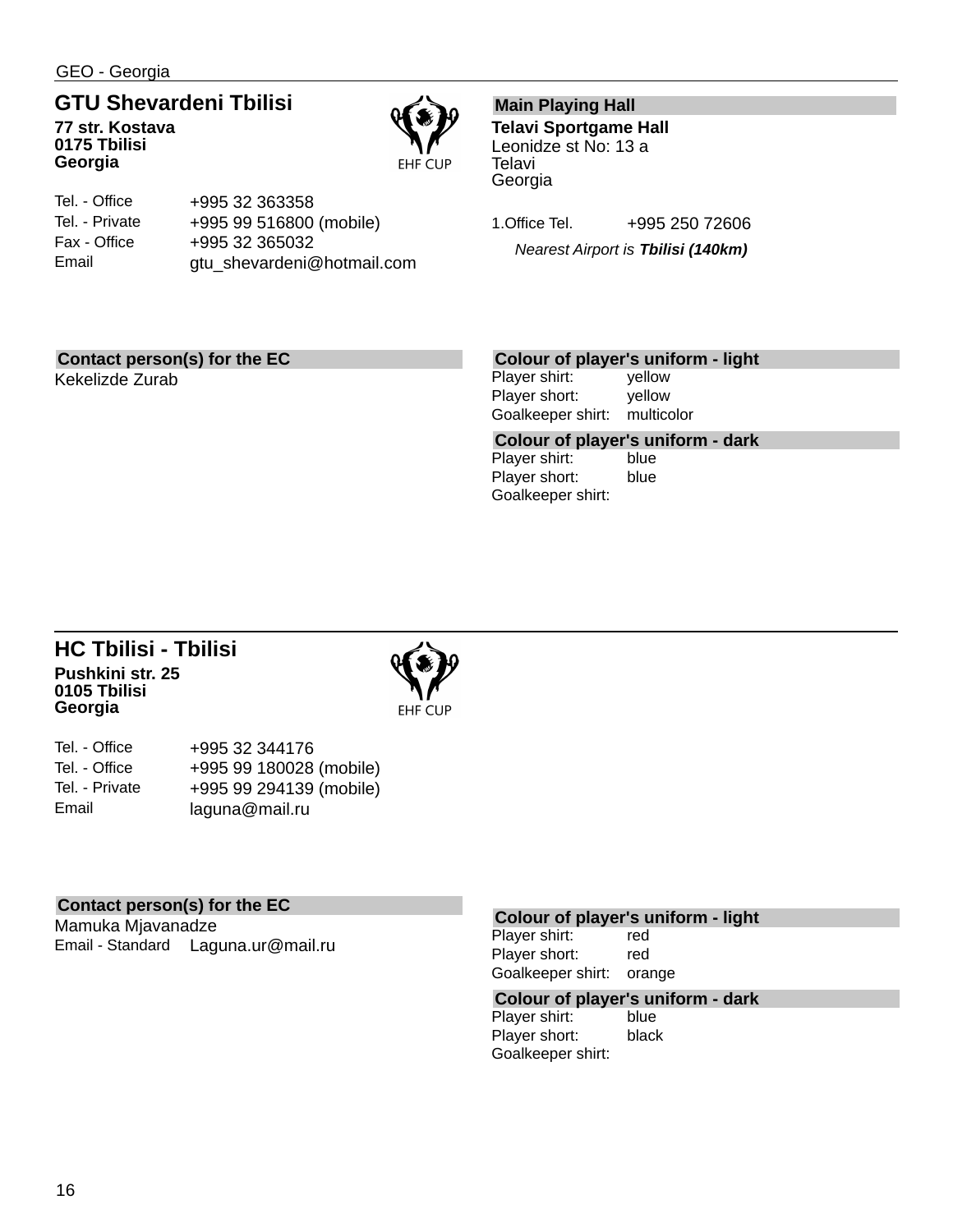GER - Germany

## **Frisch Auf Göppingen**

**Leonhard Weiss -Strasse 40 73037 Göppingen Germany**



| Tel. - Office  | +49 7161 96597590              |
|----------------|--------------------------------|
| Tel. - Private | +49 176 19659409 (mobile)      |
| Fax - Office   | +49 7161 965975 75             |
| Email          | alexander.kolb@frischauf-gp.de |
| Homepage       | www.frischauf-gp.de            |

## **Contact person(s) for the EC**

Alexander Kolb Email - Standard alexander.kolb@frischauf-gp.de

## **Main Playing Hall**

**EWS Arena Göppingen** Nördlichen Ringstrasse 87 73033 Göppingen **Germany** 

| I.Office Tel. | +49 7161 95648 0  |  |
|---------------|-------------------|--|
| 1.Office Fax  | +49 7161 95648 15 |  |

*Nearest Airport is Stuttgart (40km)*

## **Alternative Playing Hall**

**Porsche Arena Stuttgart** Mercedesstraße 69 70372 Stuttgart **Germany** 

*Nearest Airport is Stuttgart (20km)*

## **Colour of player's uniform - light**

| Player shirt:     | white |
|-------------------|-------|
| Player short:     | blue  |
| Goalkeeper shirt: | green |

### **Colour of player's uniform - dark**

Player shirt: blue Player short: white Goalkeeper shirt: purple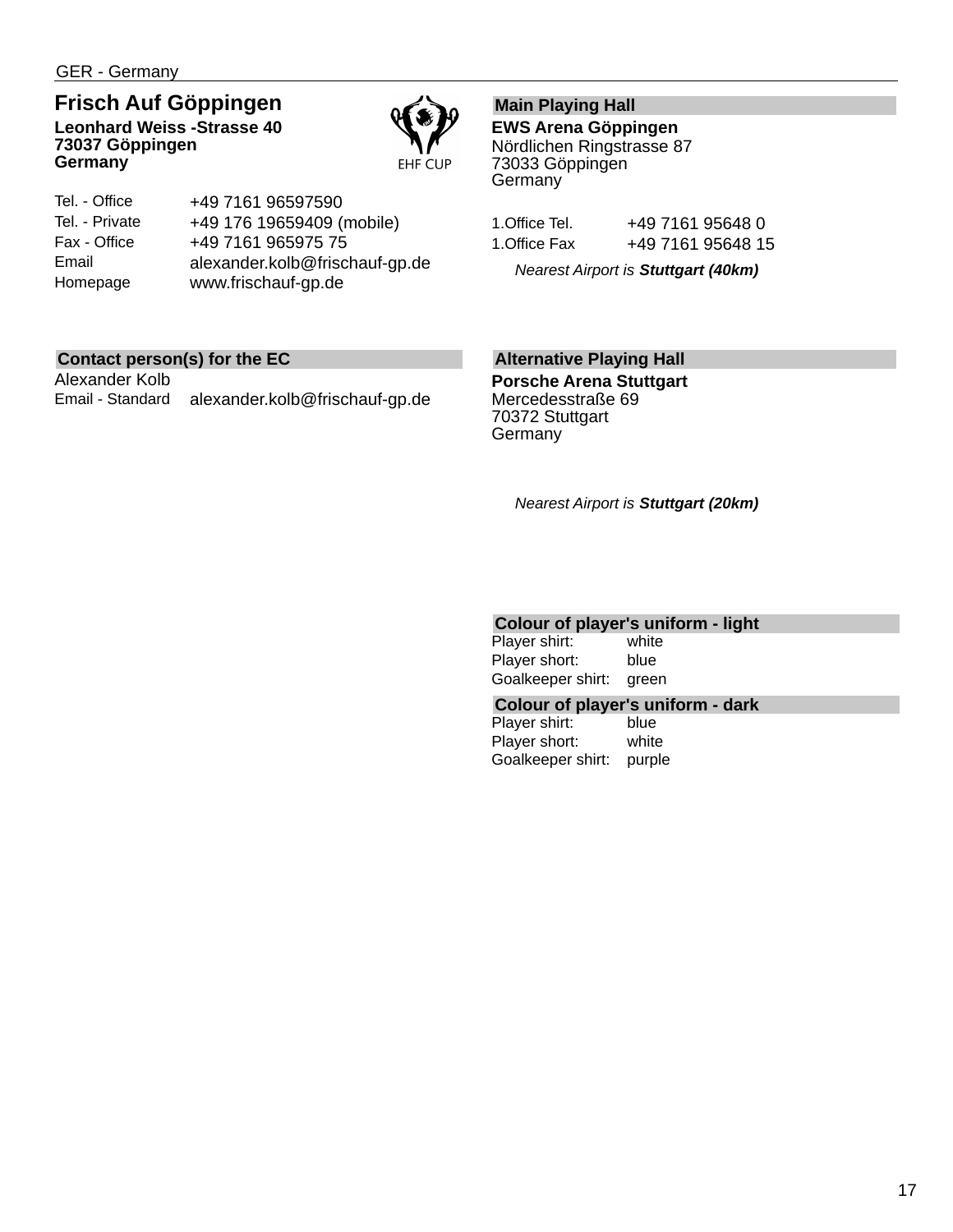GER - Germany

## **TBV Lemgo**

**TBV ProVital Lemgo GmbH&CoKG Bunsenstr. 39 32657 Lemgo Germany**

Tel. - Office Tel. - Private

+49 5261 288331 +49 171 1416515 (mobile) zereike@tbv-lemgo-lippe.de www.tbv-lemgo-lippe.de

## **Main Playing Hall**

**Phoenix Contact Arena Bunsenstraße** 32657 Lemgo Germany

1. Office Tel. +49 5261 77911 1.Office Fax +49 5261 77951 Homepage www.lipperlandhalle.de

*Nearest Airport is Hannover (88km) Alternative Airport is Düsseldorf (208km)*

## **Contact person(s) for the EC**

Jörg Zereike

Email Homepage

## **Colour of player's uniform - light**

Player shirt: blue Player short: blue Goalkeeper shirt: black

**Colour of player's uniform - dark** Player shirt: red

Player short: red Goalkeeper shirt: green

## **VfL Gummersbach Am Kerberg 7 51643 Gummersbach Germany**



EHF CUP

| Tel. - Office | +49 2261 808313          |
|---------------|--------------------------|
| Tel. - Office | +49 170 2422753 (mobile) |
| Fax - Office  | +49 2261 808315          |
| Email         | voss@vfl-gummersbach.de  |
| Homepage      | www.vfl-gummersbach.de   |
|               |                          |

## **Contact person(s) for the EC**

Fabiaen Voß

**Main Playing Hall Eugen Haas Halle** Moltkestrasse 51 51643 Gummersbach

**Germany** 1. Office Tel. +49 2261 25800

| 1.Office Fax | +49 2261 25800 |
|--------------|----------------|
|              |                |

*Nearest Airport is Köln/Bonn (52km)*

### **Colour of player's uniform - light**

Player shirt: white Player short: blue Goalkeeper shirt: grey

## **Colour of player's uniform - dark**

Player shirt: Player short: blue Goalkeeper shirt: blue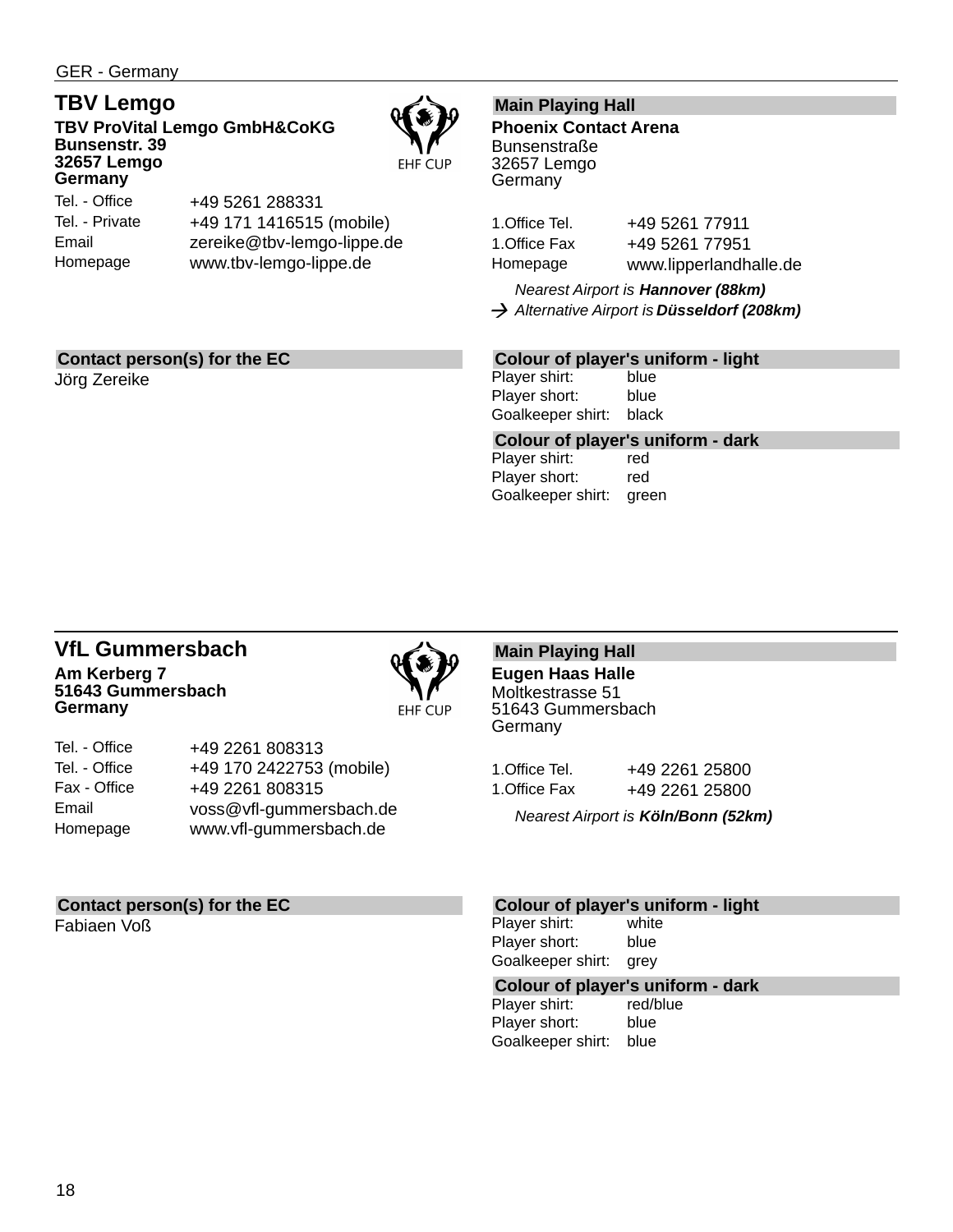Email Homepage

## **AC "Filippos" Verias 16th Octobriou 5a 59100 Veria Greece**

filveria@otenet.gr www.filippos-veria.gr



**Main Playing Hall**

**Filippio Sports Hall** 5a str. 16th October 59100 Veria **Greece** 

*Nearest Airport is Thessaloniki (18km)*

## **Contact person(s) for the EC**

Maria Andreadou

## **Alternative Playing Hall**

**Kapa Verias Dimitrios Vikelas** Makrochori Verias 59100 Veria-Thessalonikis **Greece** 

|               | Nearest Airport is Thessaloniki (100km) |
|---------------|-----------------------------------------|
| 1.Office Fax  | +30 23310 76969                         |
| 1.Office Tel. | +30 23310 42111                         |

## **Colour of player's uniform - light**

Player shirt: Player short: white Goalkeeper shirt: blue

### **Colour of player's uniform - dark**

Player shirt: red Player short: red Goalkeeper shirt: green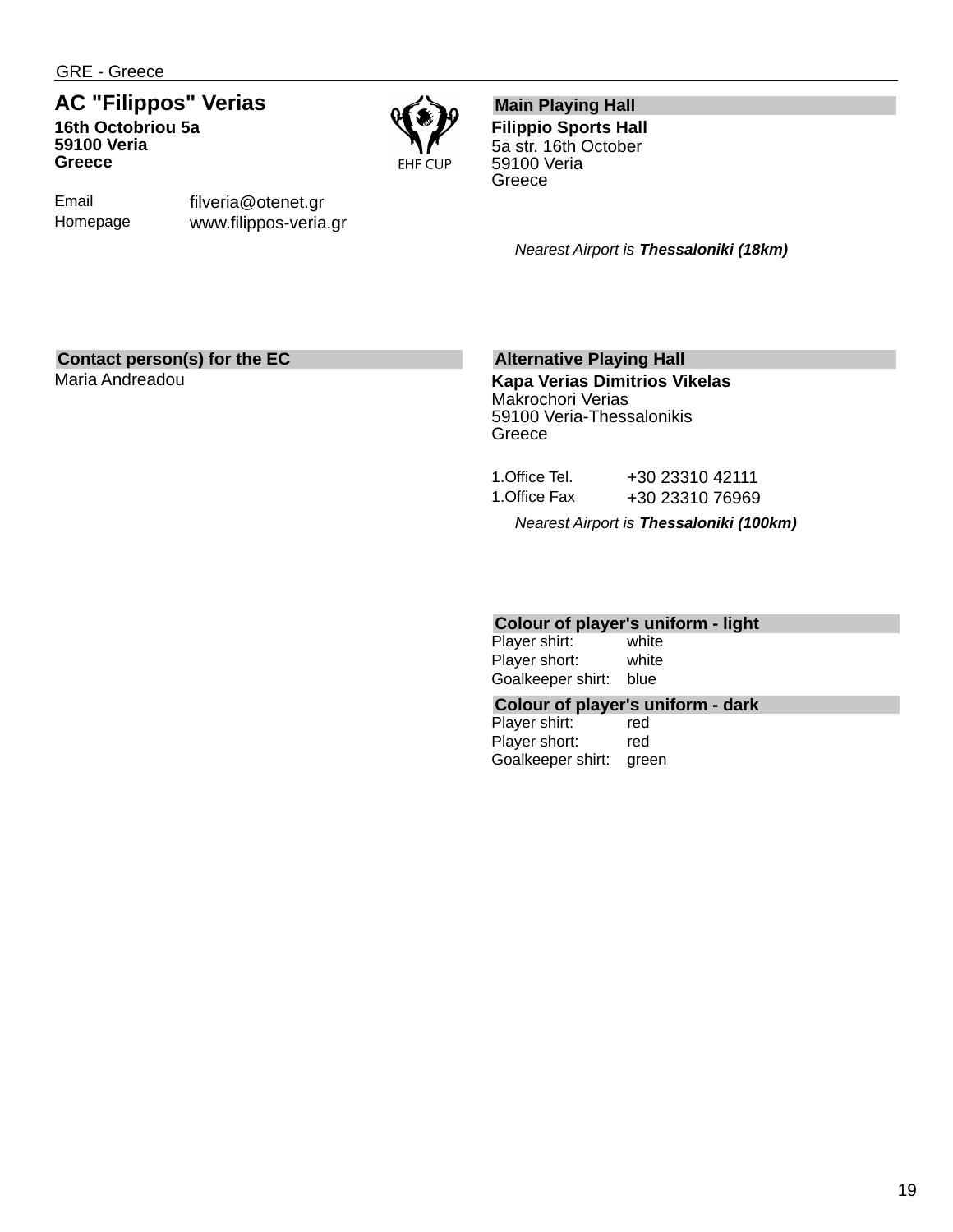HUN - Hungary

## **Dunaferr SE Eszperanto str. 4 2400 Dunaujvaros Hungary**



Tel. - Office Tel. - Private Fax - Office Email Homepage +36 20 3613601 +36 30 6296848 (mobile) +36 25 788824 dunaferrkezi@gmail.com www.dunaferrhandball.com

## **Main Playing Hall**

**Sport Hall of Dunaujvaros** Str. Eszperantó út 4 2400 Dunaujvaros **Hungary** 

1. Office Tel. +36 25 510666 1. Office Fax +36 25 410256

*Nearest Airport is Budapest - Liszt Ferenc (85km)*

## **Contact person(s) for the EC**

Adrienn Siklosi

#### **Colour of player's uniform - light**

Player shirt: white Player short: white Goalkeeper shirt: orange / black

**Colour of player's uniform - dark** Player shirt: red Player short: red Goalkeeper shirt: black / red

## **Tatabanya Carbonex KC Szent Borbála út 11. 2800 Tatabanya Hungary**



Email Homepage

kata.marosi@tatabanyahandball.com www.tatabanyahandball.com

#### **Main Playing Hall Tatabányai Multifunkciós Csarnok** Olimpicon u. 2800 Tatabanya **Hungary**

*Nearest Airport is Budapest - Liszt Ferenc (70km)*

## **Contact person(s) for the EC**

Katalin Marosi

#### **Colour of player's uniform - light**

Player shirt: white Player short: white Goalkeeper shirt: yellow

## **Colour of player's uniform - dark**

Player shirt: Player short: blue Goalkeeper shirt: red, black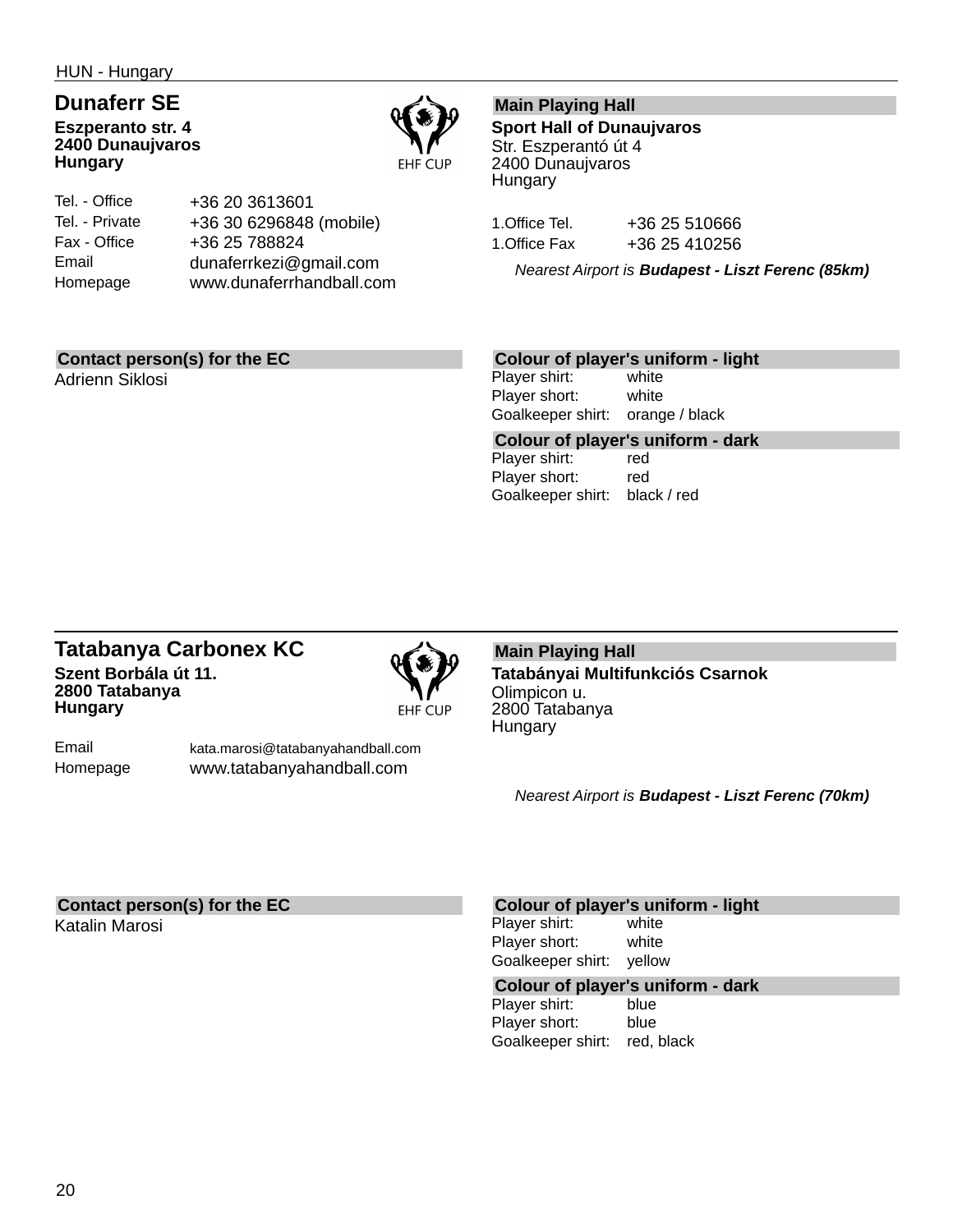ISL - Iceland

## **Valur Reykjavik**

**Hlidarendi 6-10 102 Reykjavik Iceland**



Tel. - Office Fax - Office Email Homepage

+354 414 8000 (mobile) +354 414 8010 teddi@valur.is www.valur.is

## **Main Playing Hall**

**Origo Höllin** Laufasveg Hlioarendi Reykjavik Iceland

1.Office Tel. +35 44148000 1. Office Fax +35 44148010 1.e-Mail valur@valur.is 2.e-Mail joilange@hive.is

*Nearest Airport is Keflavik (48km)*

## **Contact person(s) for the EC**

Theodor Hjalti Valsson Tel. - Office +354 862 8990 (mobile)

## **Colour of player's uniform - light**

Player shirt: white Player short: white Goalkeeper shirt: Green

**Colour of player's uniform - dark**

Player shirt: Player short: white Goalkeeper shirt: Black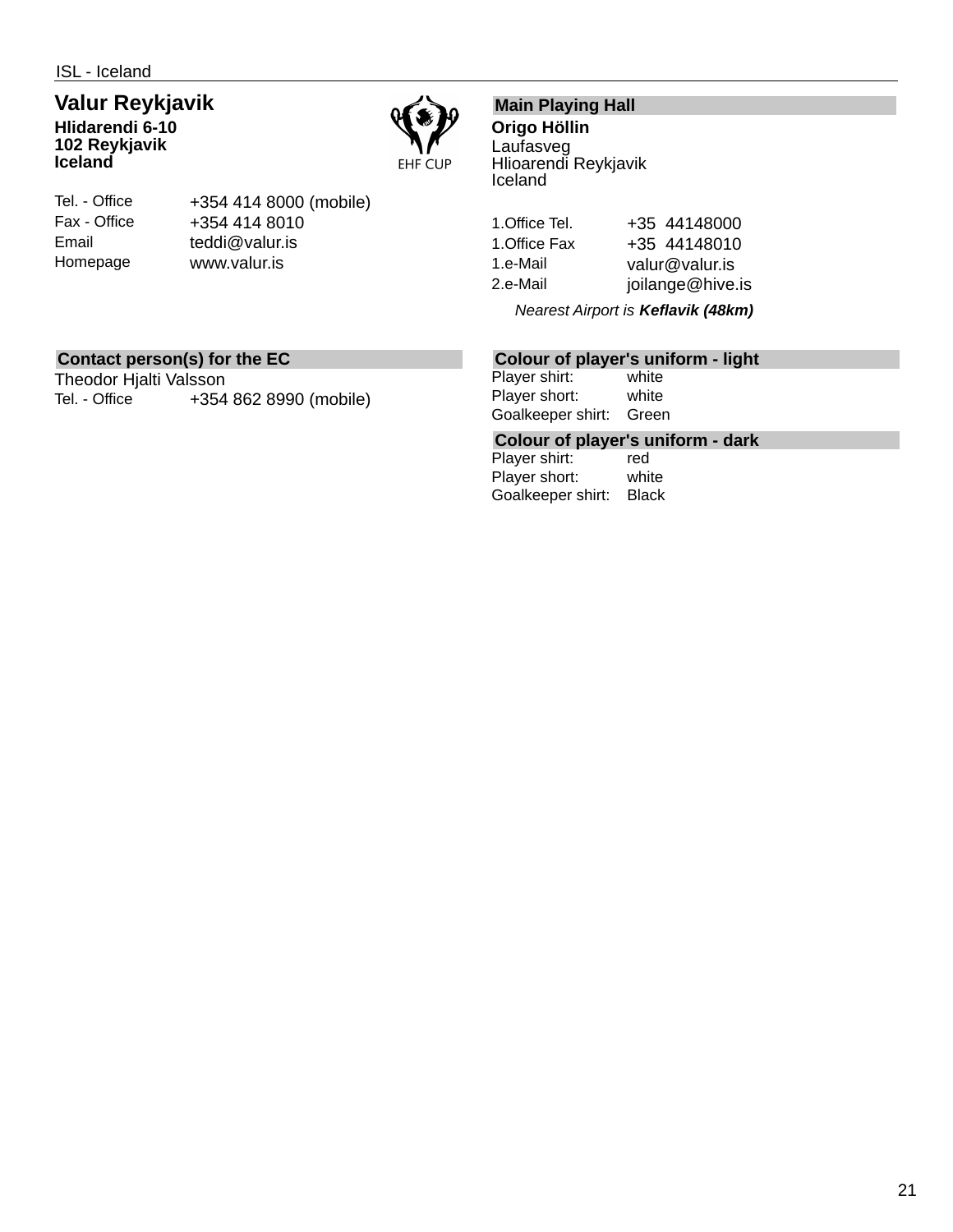### **Maccabi Rishon Le Zion Golda Meir st. 21 75720 Rishon Lezion Israel**



Tel. - Private Email Homepage

+972 52 8500008 (mobile) maccabirlzhb@gmail.com www.maccabirlzhb.co.il

**Main Playing Hall Beit Maccabi Sport Centre** Golda Meir 21 25002 Rishon Lezion Israel

*Nearest Airport is Ben Gurion Tel Aviv (21km)*

## **Contact person(s) for the EC**

Arik Alcalay

Tel. - Office +97 25 28500008 (mobile)

## **Colour of player's uniform - light**

Player shirt: yellow Player short: blue Goalkeeper shirt: orange

**Colour of player's uniform - dark**

Player shirt: Player short: blue Goalkeeper shirt: green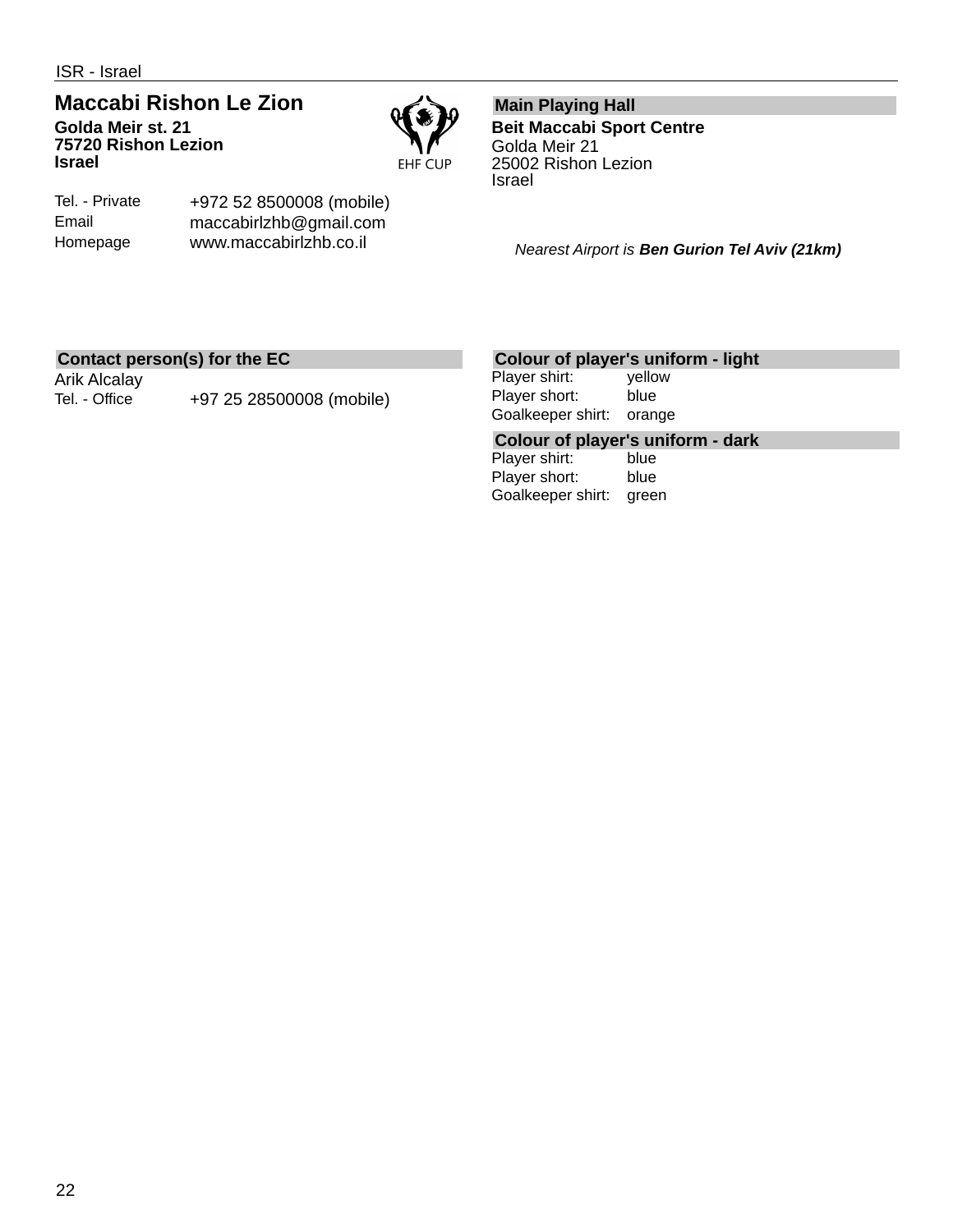**Pallamano Trieste Via Campo Metastasio n. 4 34148 Trieste Italy**



Email Homepage sonia.dukcevich@principefood.com www.pallamanotrieste.it

## **Main Playing Hall**

**Palasport di Chiarbola, Trieste** Via Visinada 1 34100 Trieste Italy

1.Office Tel. +39 040 772372 1.Office Fax +39 040 761858

*Nearest Airport is Ronchi Trieste (ITA) (35km)*

## **Contact person(s) for the EC**

Sonia Dukcevich Tel. - Office  $+39040825682$ 

#### **Colour of player's uniform - light**

Player shirt: white Player short: red Goalkeeper shirt: yellow

**Colour of player's uniform - dark** Player shirt: Player short: Goalkeeper shirt: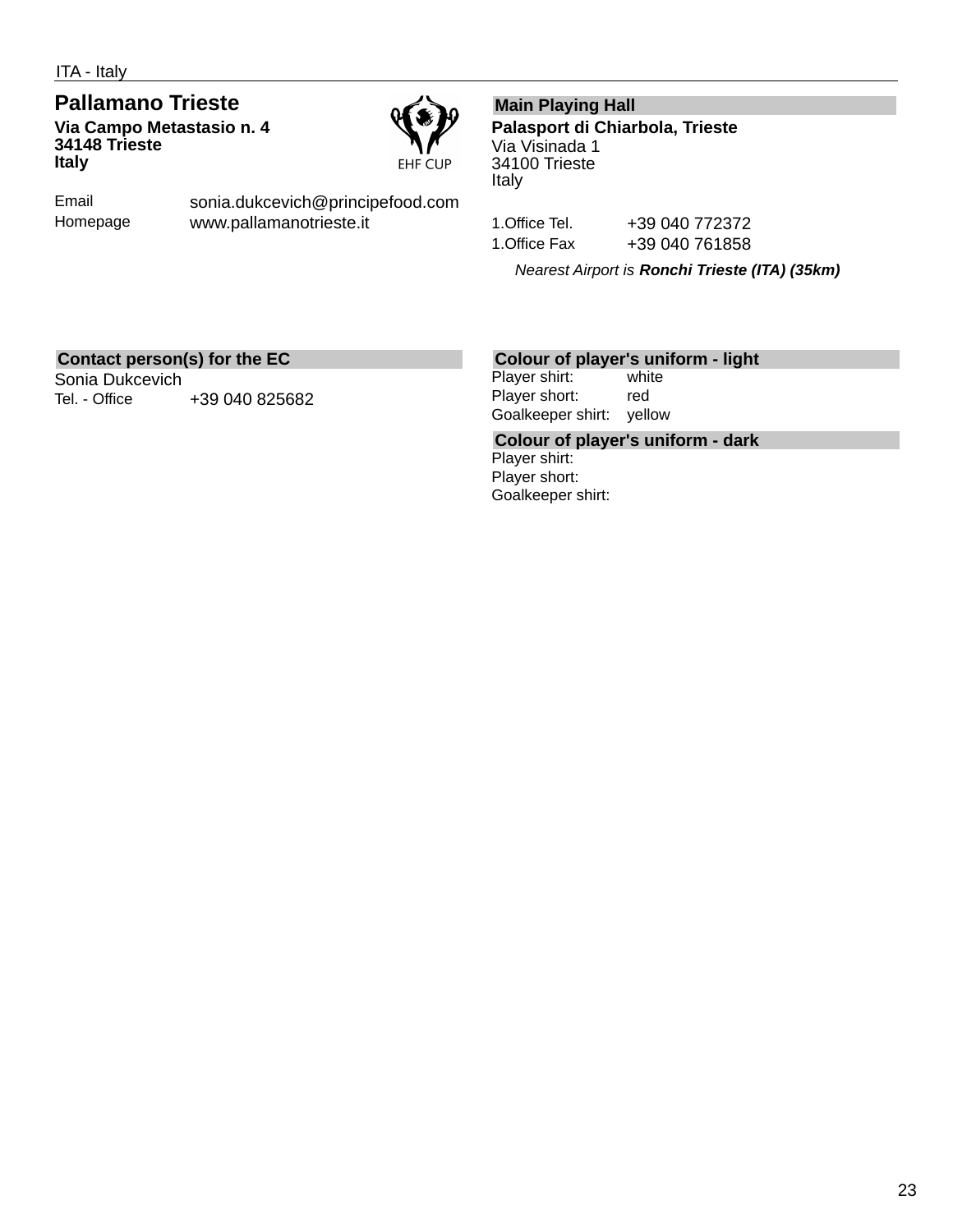LAT - Latvia

## **ASK-AB.LV Riga**

**Krustabaznicas street 9 1006 Riga Latvia**



#### Tel. - Office Tel. - Private Fax - Office Email Homepage +371 67 556971 +371 29 240990 (mobile) +371 67 556952 nbssk4@latnet.lv www.hkask.lv

## **Main Playing Hall**

**"Oskars"** 9, Krustabaznicas 1006 Riga Latvia

| 1.Office Tel. | +371 67 556971 |
|---------------|----------------|
| 1.Office Fax  | +371 67 556952 |

*Nearest Airport is Riga (20km)*

## **Contact person(s) for the EC**

Janis Brencans

## **Colour of player's uniform - light**

Player shirt: yellow Player short: blue Goalkeeper shirt: blue

## **Colour of player's uniform - dark**

Player shirt: Player short: blue Goalkeeper shirt: green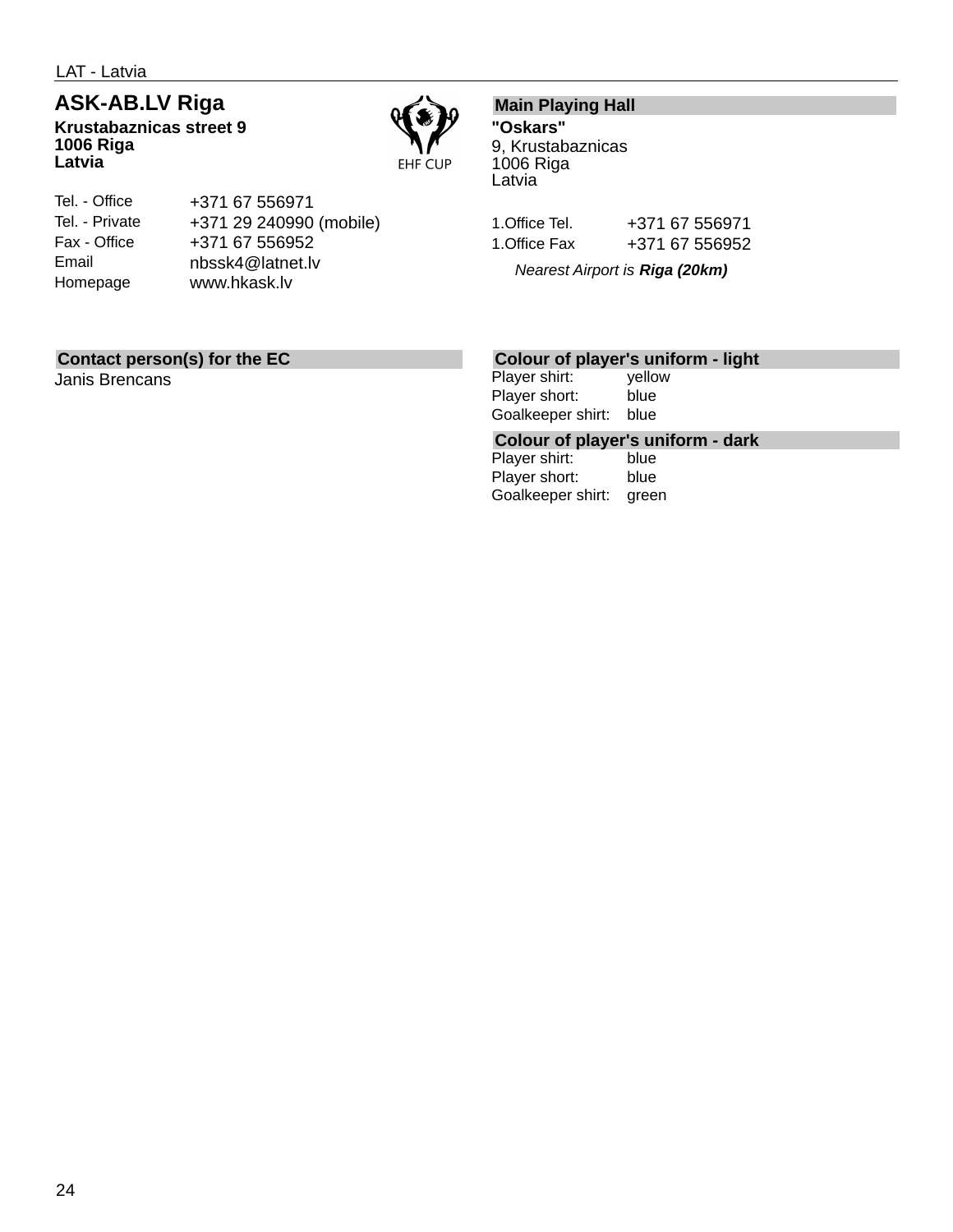## **Sviesa-Savanoris Vilnius**

**Zygio 46 08232 Vilnius Lithuania**



Homepage www.vhc.lt

## **Main Playing Hall**

**Sport school Tauras** Zygio 46 08232 Vilnius **Lithuania** 

*Nearest Airport is Vilnius (5km)*

## **Contact person(s) for the EC**

Raimondas Maldzius

## **Colour of player's uniform - light**

Player shirt: Player short: black Goalkeeper shirt: black

## **Colour of player's uniform - dark**

Player shirt: Player short: black Goalkeeper shirt: multicolor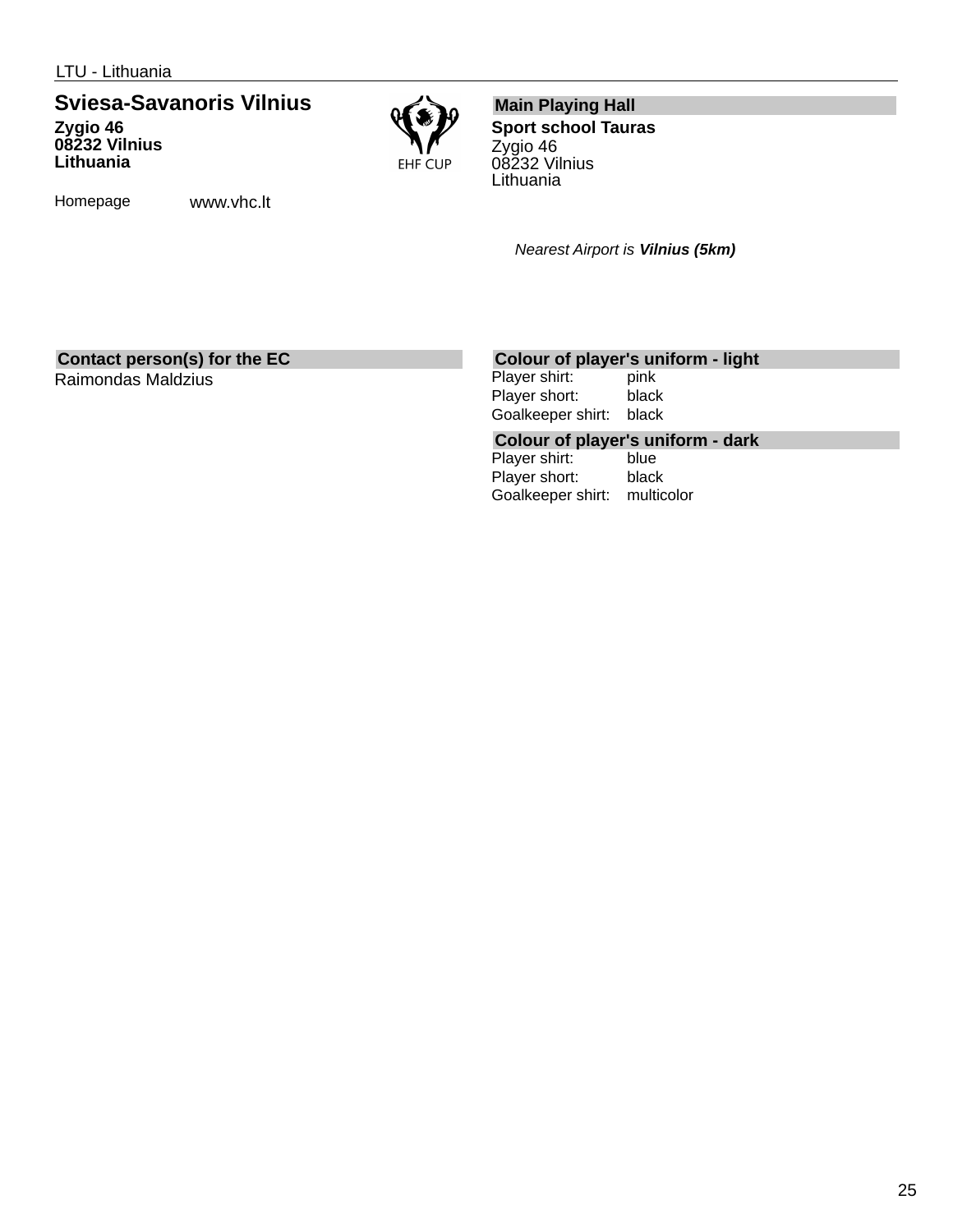## **H.C. Berchem**

**13, rue meckenheck 3321 Berchem Luxembourg**



Tel. - Office Email Homepage

+352 691 158875 (mobile) gerber.bjoern@gmail.com www.hcberchem.lu

## **Main Playing Hall**

**Hall Omnisport Crauthem** rue Alexandre Schintgen 3330 Crauthem Luxembourg

1.Office Tel. +352 36 9232333 1. Office Fax +352 366141

*Nearest Airport is Findel Luxembourg (20km)*

## **Contact person(s) for the EC**

Björn Gerber

## **Colour of player's uniform - light**

Player shirt: green/white Player short: green Goalkeeper shirt: yellow

**Colour of player's uniform - dark** Player shirt: Player short: red Goalkeeper shirt: blue

## **HBC Bascharage Boite postale 32 4901 Bascharage Luxembourg**



Tel. - Office Email Homepage

+352 621 220820 (mobile) yannick@hbk.lu www.hbk.lu

#### **Main Playing Hall Um Dribbel** 54 E Avenue de Luxembourg L-4950 Bascharage Luxembourg

*Nearest Airport is Findel Luxembourg (30km)*

## **Contact person(s) for the EC**

Yannick Schuler Tel. - Office +352 621 220820 (mobile)

### **Colour of player's uniform - light**

Player shirt: green Player short: black Goalkeeper shirt: yellow or curacao (turquoise), red

## **Colour of player's uniform - dark**

turquoise blue Player short: black Goalkeeper shirt: yellow or curacao (turquoise), red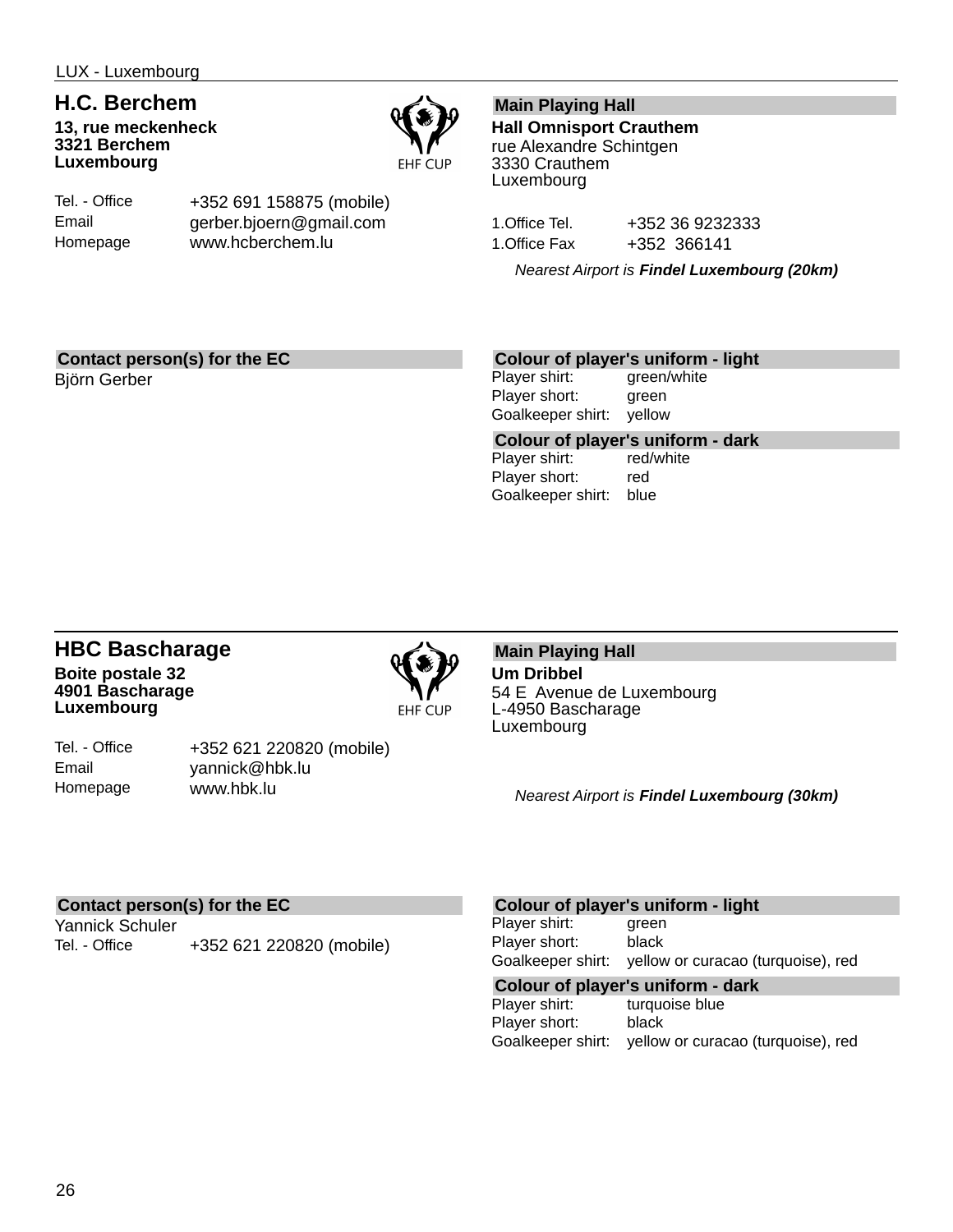**HC "PFK-Riviera" Chisinau str. Nicolae Titulescu 39; ap 15 2032 Chisinau Moldova**



Email chicu.valentin@gmail.com

## **Main Playing Hall**

**Halle Manej,Chisinau** Str. A. Doga, 26 Chisinau Moldova

1.Office Tel. +373 22 442330 1.Office Fax +373 22 742111

*Nearest Airport is Chisinau (25km)*

## **Contact person(s) for the EC**

Iurie Popsa

## **Colour of player's uniform - light**

Player shirt: red Player short: red Goalkeeper shirt: grey

**Colour of player's uniform - dark** Player shirt: Player short: Goalkeeper shirt: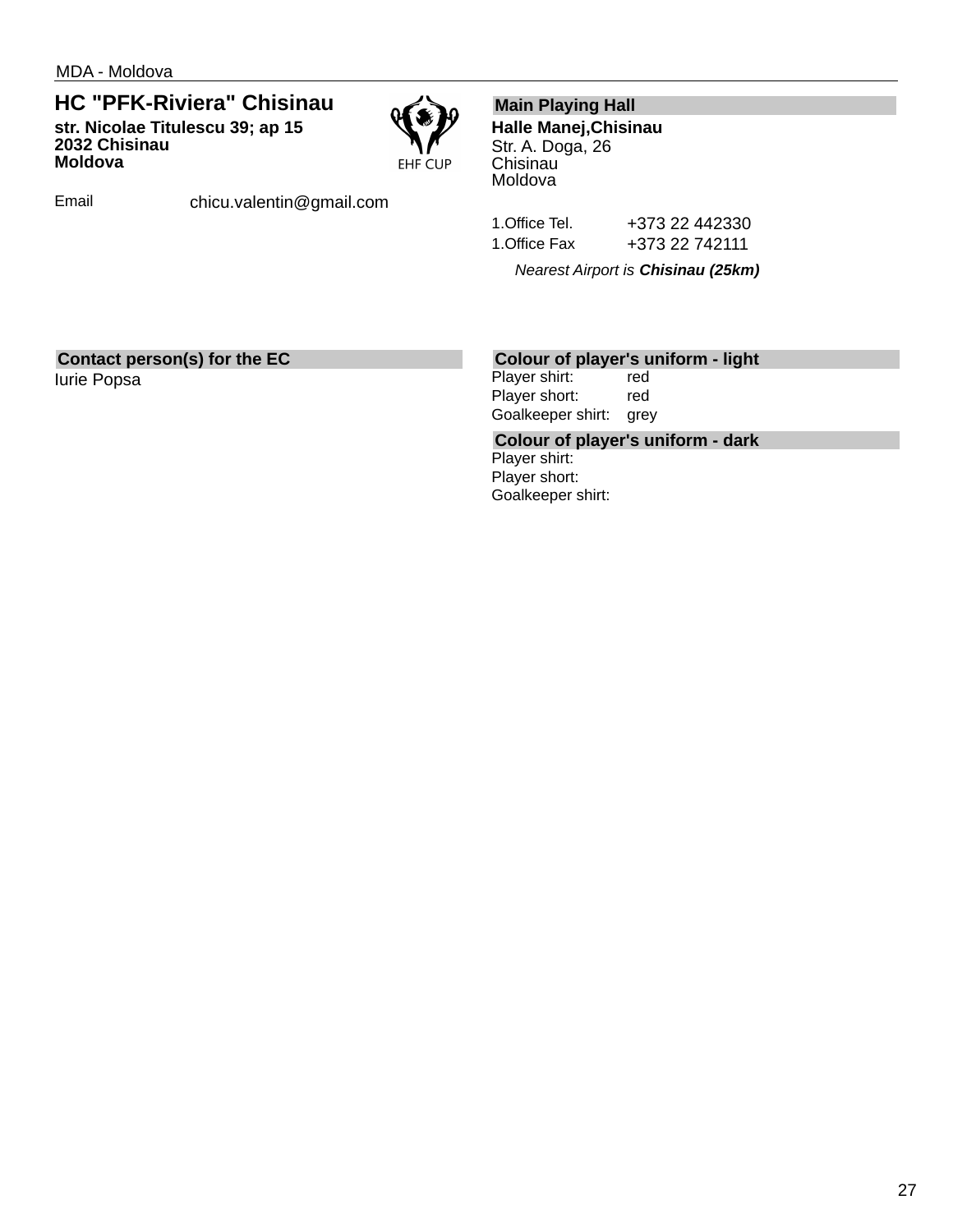## **"Mladost" Bogdanci**

**Marsal Tito No. 78 1484 Bogdanci FYRO Macedonia**



| Tel. - Office  | +389 34 222333             |
|----------------|----------------------------|
| Tel. - Private | +389 70 218444 (mobile)    |
| Fax - Office   | +389 34 221077             |
| Email          | opstina_bogdanci@yahoo.com |

## **Main Playing Hall**

**MLAZ, Bogdanci** Marsal Tito 170 1484 Bogdanci FYRO Macedonia

| 1.Office Tel. | +389 34 221005 |
|---------------|----------------|
| 1.Office Fax  | +389 34 221005 |

*Nearest Airport is Skopje-Alexander the Great (160km)*

## **Contact person(s) for the EC**

Gorge Petrusev

## **Colour of player's uniform - light**

Player shirt: blue Player short: blue Goalkeeper shirt: orange

## **Colour of player's uniform - dark**

Player shirt: Player short: white Goalkeeper shirt: black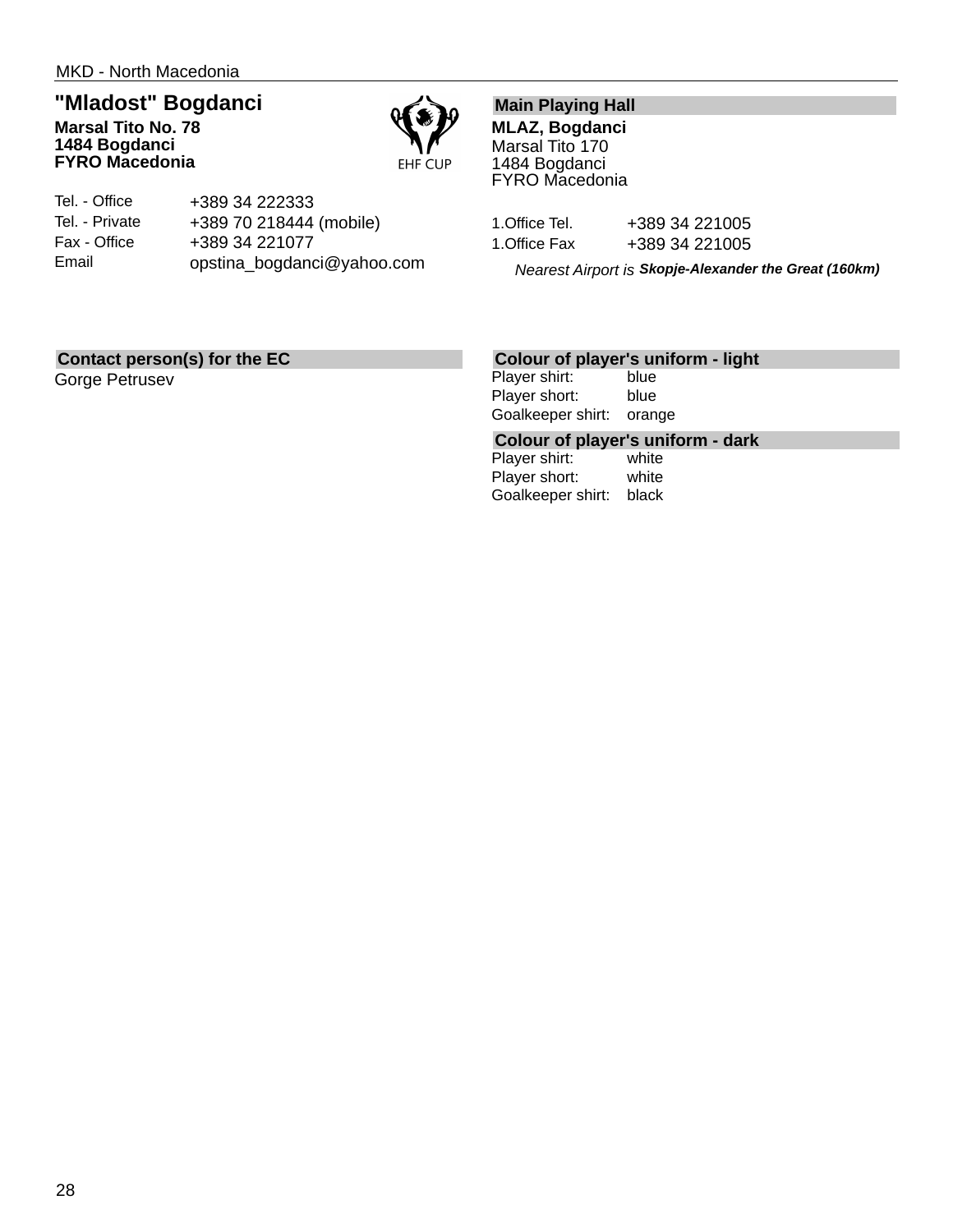## **Bevo HC Panningen**

**Ruijsstraat 15 5981 CL Panningen Netherlands**



#### Tel. - Office Fax - Office Email Homepage

+31 77 3073900 +31 77 3078208 m.amhaouch@bevohc.nl www.bevohc.nl

## **Main Playing Hall**

**SPORTHAL DE HEUF** Wilhelminastraat 44 5981 XW Panningen **Netherlands** 

*Nearest Airport is Eindhoven (50km) Alternative Airport is Düsseldorf (80km)*

## **Contact person(s) for the EC**

Mustafa Amhaouch

## **Colour of player's uniform - light**

Player shirt: yellow Player short: blue Goalkeeper shirt: red

Goalkeeper shirt: green

**Colour of player's uniform - dark** Player shirt: Player short: blue

### **HV KRAS / Volendam Postbus 79 1130 AB Volendam Netherlands**



| Tel. - Office | +31 6 22774652 (mobile)   |
|---------------|---------------------------|
| Tel. - Office | +31 299 322577            |
| Fax - Office  | +31 299 392014            |
| Email         | j.ooms@handbalvolendam.nl |
| Homepage      | www.handbalvolendam.nl    |
|               |                           |

## **Contact person(s) for the EC**

Joost Ooms Email - Standard j.ooms@handbalvolendam.nl

#### **Main Playing Hall Sporthal Opperdam** Heideweg 4 1132 DB Volendam **Netherlands**

| 1.Office Tel. | +31 299 361420           |
|---------------|--------------------------|
| 1.Office Fax  | +31 299 361210           |
| 1.e-Mail      | info@sporthalopperdam.nl |
| Homepage      | www.sporthalopperdam.nl  |

*Nearest Airport is Amsterdam/Schipol (39km)*

## **Colour of player's uniform - light**

Player shirt: Orange Player short: Black Goalkeeper shirt: Green

## **Colour of player's uniform - dark**

Player shirt: Player short: Black Goalkeeper shirt: Red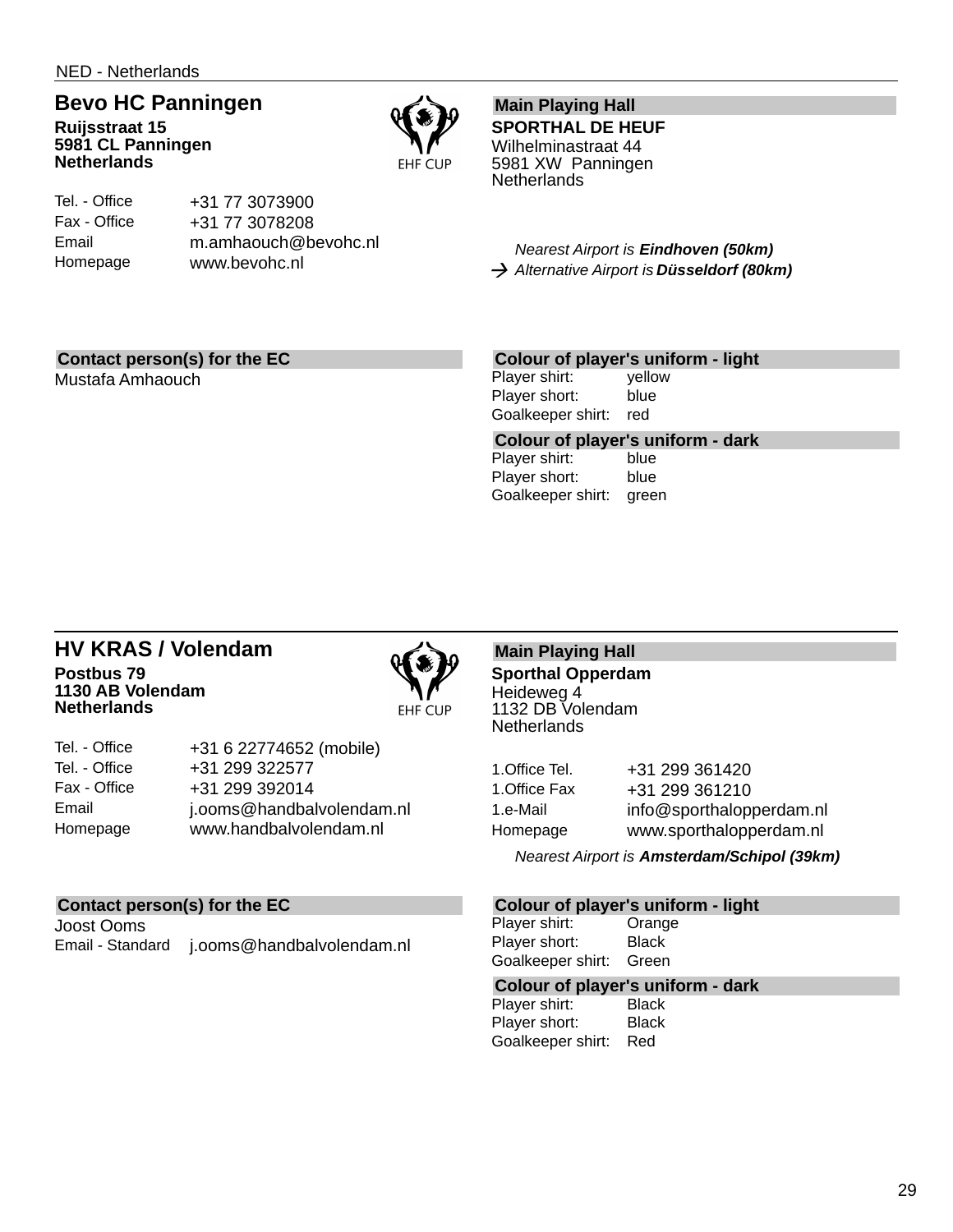## **Fyllingen Bergen Allestadveien 16 5142 Fyllingsdalen Norway**



Email Homepage vidar@fyllingenbergen.no www.fyllingenbergen.no

## **Main Playing Hall**

**Framohallen** Allestadv. 16 5142 Bergen-Fillingsdalen Norway

1. Office Tel. +47 55 155777 1.private Tel. +47 934 53733(mobile) 1.e-Mail odd@framohallen.no Homepage www.framohallen.no

*Nearest Airport is Bergen, Flesland (13km)*

## **Contact person(s) for the EC**

Vidar Gjesdal

### **Alternative Playing Hall**

**Sotra Arena** Straume Idrettspark Bergen **Norway** 

*Nearest Airport is Bergen, Flesland (24km)*

## **Colour of player's uniform - light**

Player shirt: yellow Player short: dark blue Goalkeeper shirt: orange or green

**Colour of player's uniform - dark**

Player shirt: dark blue Player short: dark blue Goalkeeper shirt: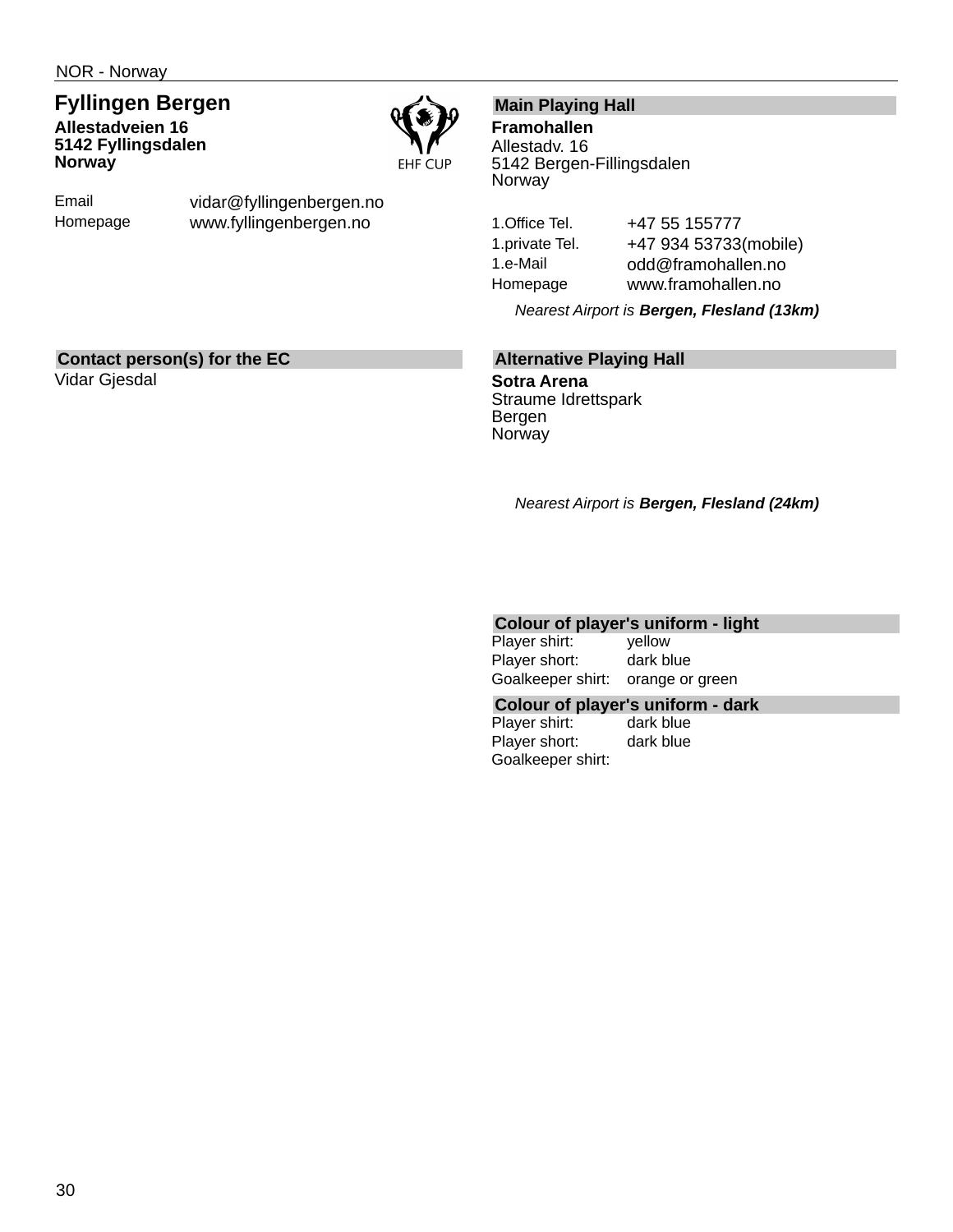NOR - Norway

### **Sandefjord TIF Postboks 1217 3205 Sandefjord Norway**



| Tel. - Office  | +47 33 488054               |
|----------------|-----------------------------|
| Tel. - Private | +47 908 44582 (mobile)      |
| Fax - Office   | +47 33 477591               |
| Email          | post@sandefjord-handball.no |
| Homepage       | www.sandefjord-handball.no  |
|                |                             |

## **Contact person(s) for the EC**

Knut Bakke

## **Main Playing Hall**

**Jotunhallen**

Sportsveien 25, Bugaardsparken 3244 Sandefjord Norway

| 1.Office Tel. | +47 334 78095 |
|---------------|---------------|
| 1.Office Fax  | +47 334 78782 |

*Nearest Airport is Sandefjord (7km)*

## **Colour of player's uniform - light**

Player shirt: red Player short: red Goalkeeper shirt: orange

# **Colour of player's uniform - dark**

Player shirt: Player short: white Goalkeeper shirt: green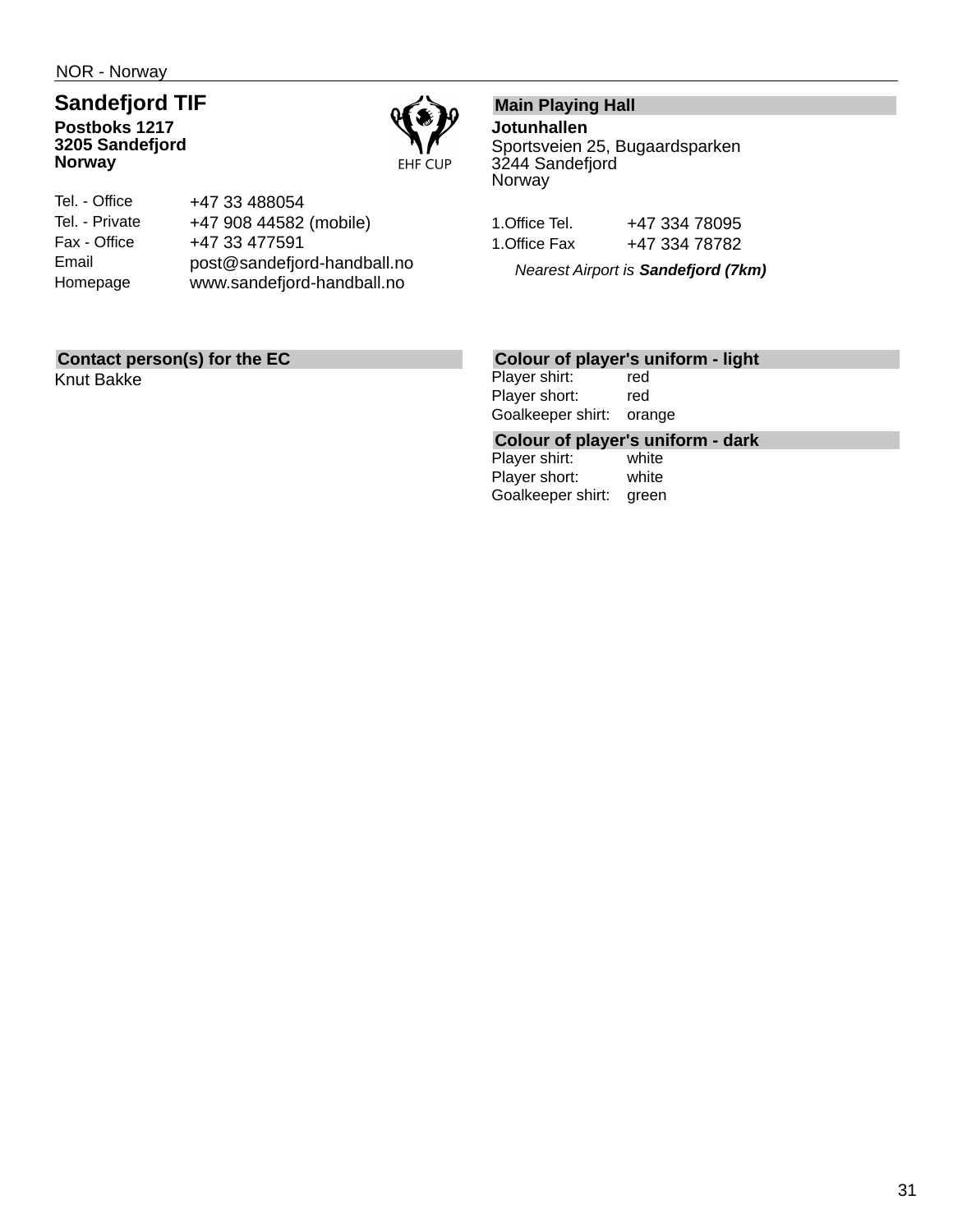POL - Poland

## **KS Vive Kielce**

**ul. Drogosza 2 25-093 Kielce Poland**



Tel. - Office Fax - Office Email Homepage

+48 785 373785 (mobile) +48 41 3676718 959 p.papaj@kielcehandball.pl www.kielcehandball.pl

## **Main Playing Hall**

**Hala Legionow Kielce** ul. Boczna 15A 25-093 Kielce Poland

1. Office Tel. +48 41 3451044

*Nearest Airport is Krakow (120km)*

## **Contact person(s) for the EC**

Pawel Papaj Email - Standard p.papaj@vivetargi.pl

## **Colour of player's uniform - light**

Player shirt: yellow Player short: blue Goalkeeper shirt: grey

**Colour of player's uniform - dark**

Player shirt: Player short: blue Goalkeeper shirt: green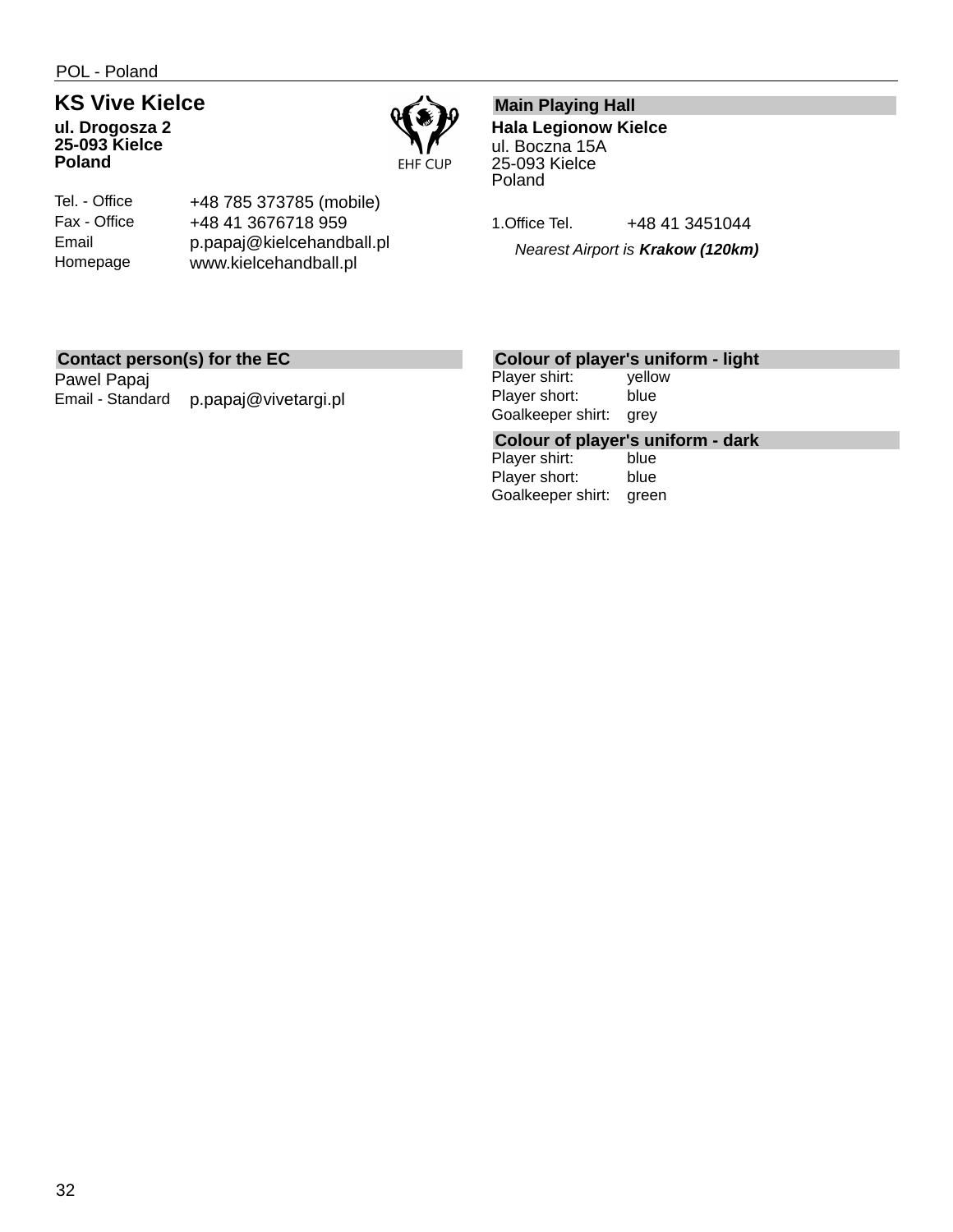POR - Portugal

## **ABC Braga - Andebol SAD**

**Pavilhao Flavio sa Leite Apartado 2437/Parque da Ponte 4701-905 Braga Portugal**

**EHF CUP** 

Tel. - Office Email Homepage

+351 933 103104 (mobile) geral@abcdebraga.net www.abcdebraga.com

#### **Main Playing Hall Parque de Exposicao de Braga** Av.Dr. Francisco Pires Goncalves 4711-909 Braga Portugal

*Nearest Airport is Francisco Sa Carneiro-Porto (50km)*

## **Contact person(s) for the EC**

Guilherme Freitas

## **Alternative Playing Hall**

**Pavilhao Flavio Sa Leite** Parque da Ponte-Apartado 2437 4701 905 Braga Portugal

|               | Nearest Airport is <b>Francisco Sa Carneiro-Porto (45km)</b> |
|---------------|--------------------------------------------------------------|
| 1.Office Fax  | +351 253 611560                                              |
| 1.Office Tel. | +351 253 616444                                              |

#### **Colour of player's uniform - light**

Player shirt: yellow Player short: yellow Goalkeeper shirt: Multicolour

#### **Colour of player's uniform - dark**

Player shirt: black Player short: black Goalkeeper shirt: Multicolour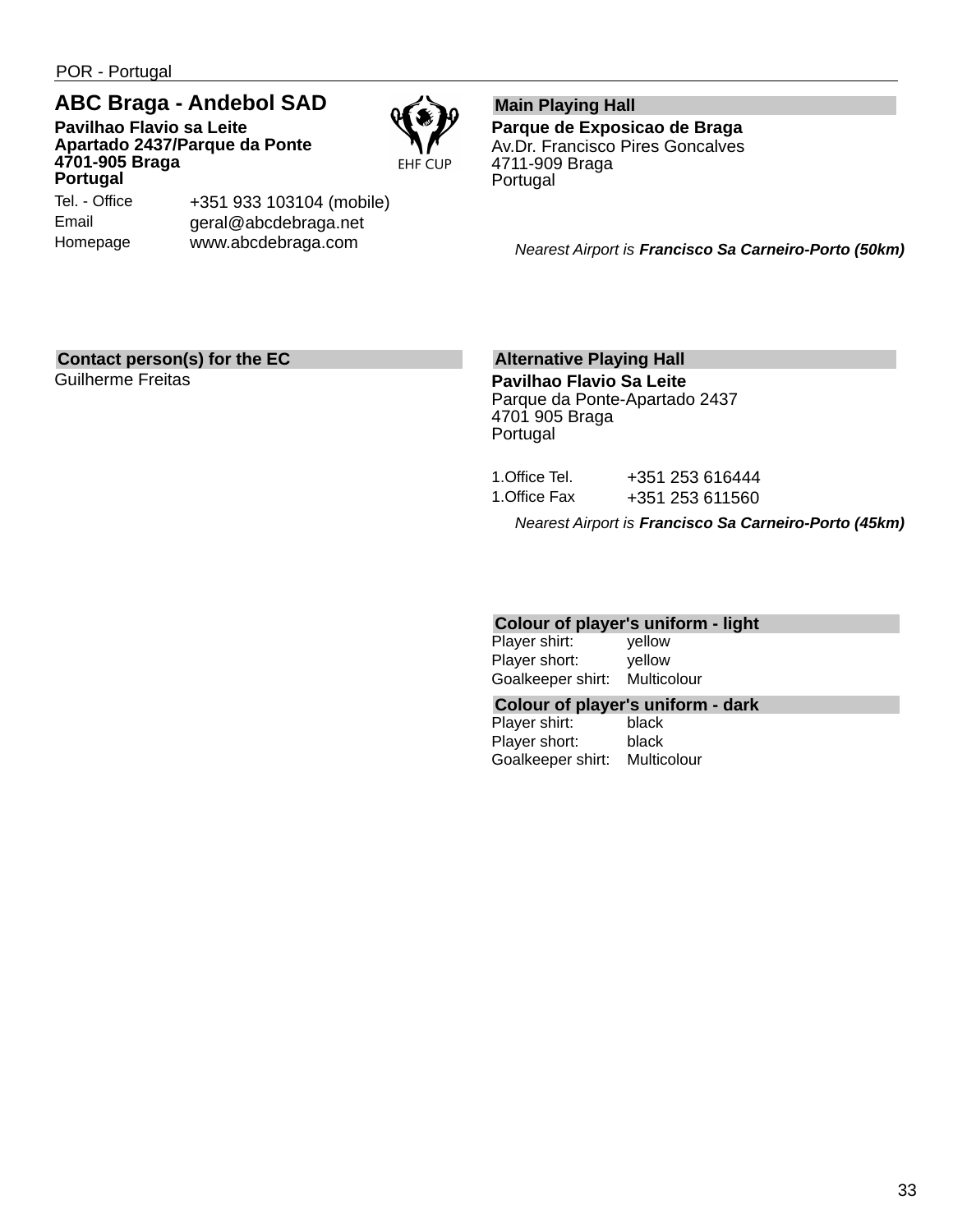POR - Portugal

## **Madeira Andebol SAD**

**Caminho das Broteas, Bloco 9 - C 9020-069 Funchal Portugal**



| Tel. - Office | +351 291 708322                                    |
|---------------|----------------------------------------------------|
| Tel. - Office | +351 965 663441 (mobile)                           |
| Fax - Office  | +351 291 708310                                    |
| Email         | frnologoma@gmail.com                               |
| Homepage      | https://www.facebook.com/Madeira-SAD-201157050551/ |

## **Main Playing Hall**

**Pavilhao Bartolomeu Perestrelo** Caminho dos Saltos 9050-125 Funchal Portugal

| 1.Office Tel. | +351 291 231211 |
|---------------|-----------------|
| 1.Office Fax  | +351 291 225944 |

*Nearest Airport is Funchal Madeira (15km)*

#### **Contact person(s) for the EC**

Frederico Machado Email - Standard frnologoma@gmail.com

## **Alternative Playing Hall**

**Pavilhao do Maritimo** Rua do Maritimo, Complex Desport Madeira Portugal

*Nearest Airport is Funchal Madeira (20km)*

## **Colour of player's uniform - light**

| Player shirt:     | yellow |
|-------------------|--------|
| Player short:     | blue   |
| Goalkeeper shirt: | red    |

#### **Colour of player's uniform - dark**

Player shirt: blue Player short: blue Goalkeeper shirt: grey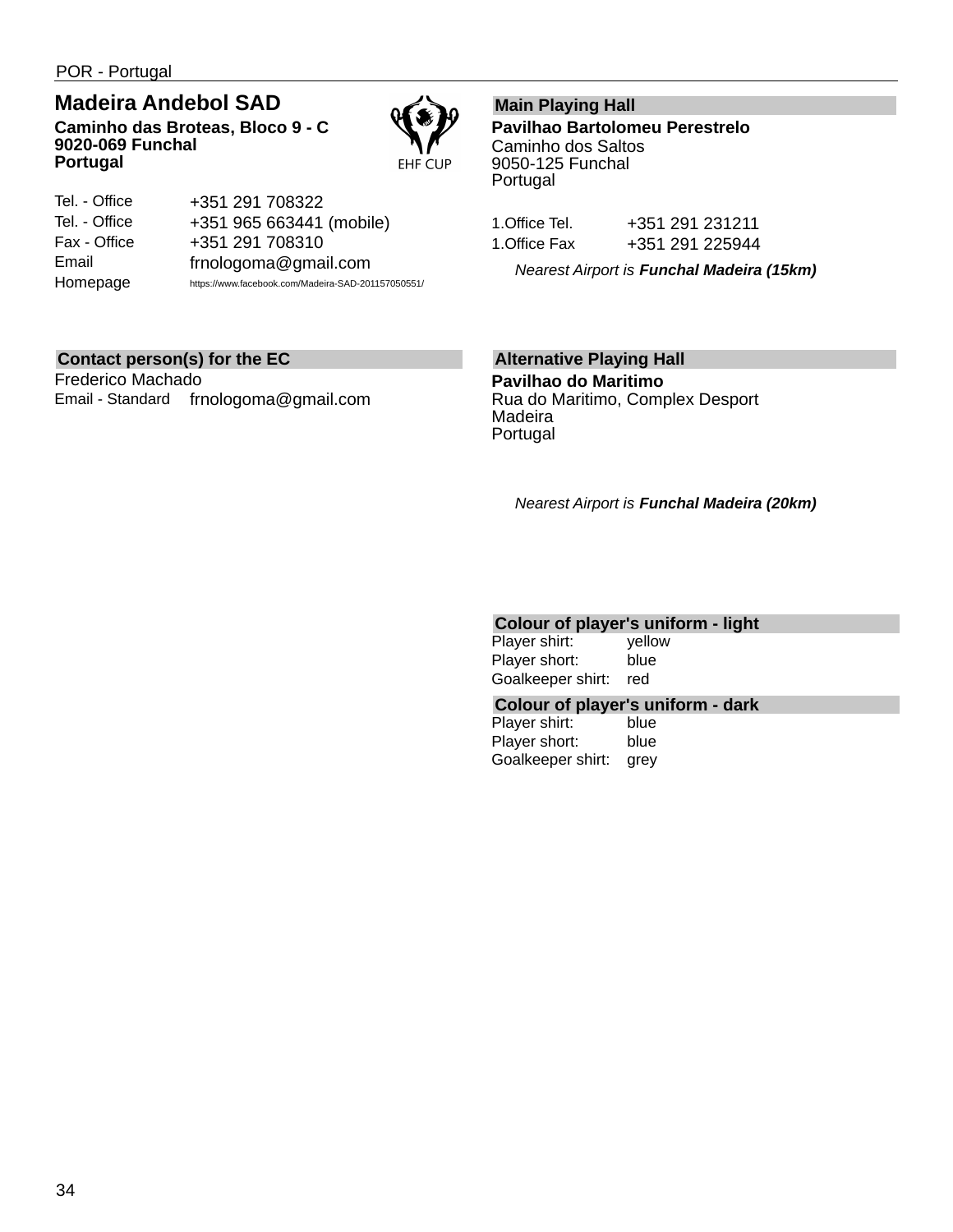**Unirii 14A**

Homepage

## **HC Minaur Baia Mare Unirii 14A**

**EHF CUP** 

**430272 Baia Mare - Maramures Rumania** Tel. - Office Tel. - Office Email

+40 749 916114 (mobile) +40 732 570141 popovici\_adi21@yahoo.com www.csminaur.ro

## **Main Playing Hall**

**Sala Polivalenta Lascar Pana** Bd. Unirii Nr.14 A 430272 Baia Mare - Maramures Rumania

| 1.Office Tel. | +40 262 220213 |
|---------------|----------------|
| 1.Office Fax  | +40 262 223777 |

*Nearest Airport is Baia Mare (8km)*

## **Contact person(s) for the EC**

Adi Popovici

Tel. - Office +40 723 475203 (mobile)

## **Colour of player's uniform - light**

Player shirt: orange Player short: black Goalkeeper shirt: blue

## **Colour of player's uniform - dark**

Player shirt: Player short: black Goalkeeper shirt: red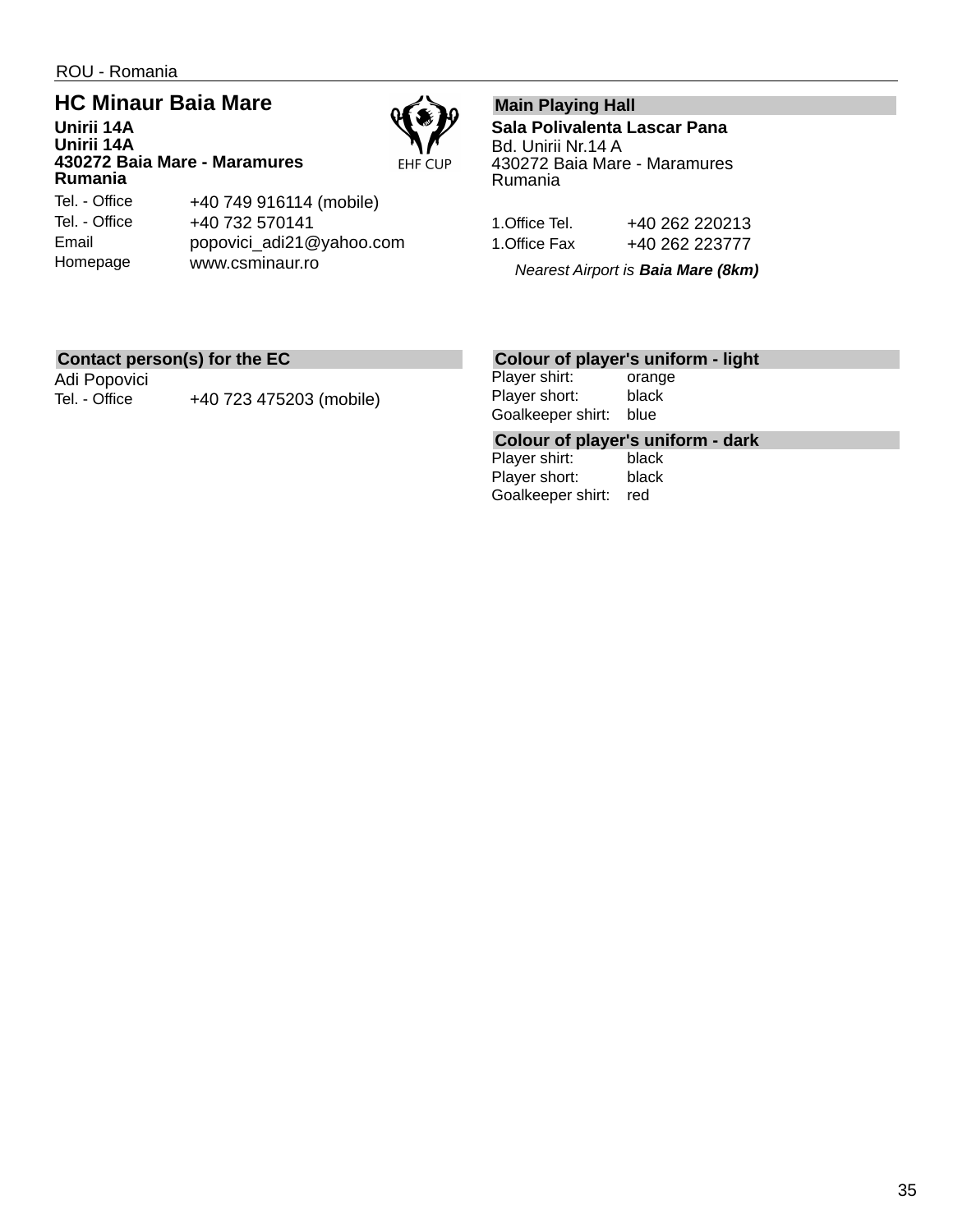RUS - Russia

## **Lukoil-Dynamo Astrakhan**

**Dvorets Sporta Dvorets Sporta, ul. Pobedy 55 414040 Astrakhan Russia**



#### Tel. - Office Tel. - Private Fax - Office Email Homepage +7 8512 547948 +7 905 4804365 (mobile) +7 8512 547948 zkastrakhan@gmail.com http://zarya-kaspiya.ru

## **Main Playing Hall**

**Sportcomplex "Zvezdniy"** N. Ostroskogo 147 414022 Astrakhan Russia

1. Office Tel. +7 8512 547948 1.e-Mail astrakhanhandball@gmail.com

*Nearest Airport is Astrakhan (10km)*

## **Contact person(s) for the EC**

Oleg Maslakov Tel. - Private +79054804365 (mobile)

## **Colour of player's uniform - light**

Player shirt: red Player short: red Goalkeeper shirt: yellow

## **Colour of player's uniform - dark**

Player shirt: Player short: dark blue Goalkeeper shirt: orange

Andrei Sidorenko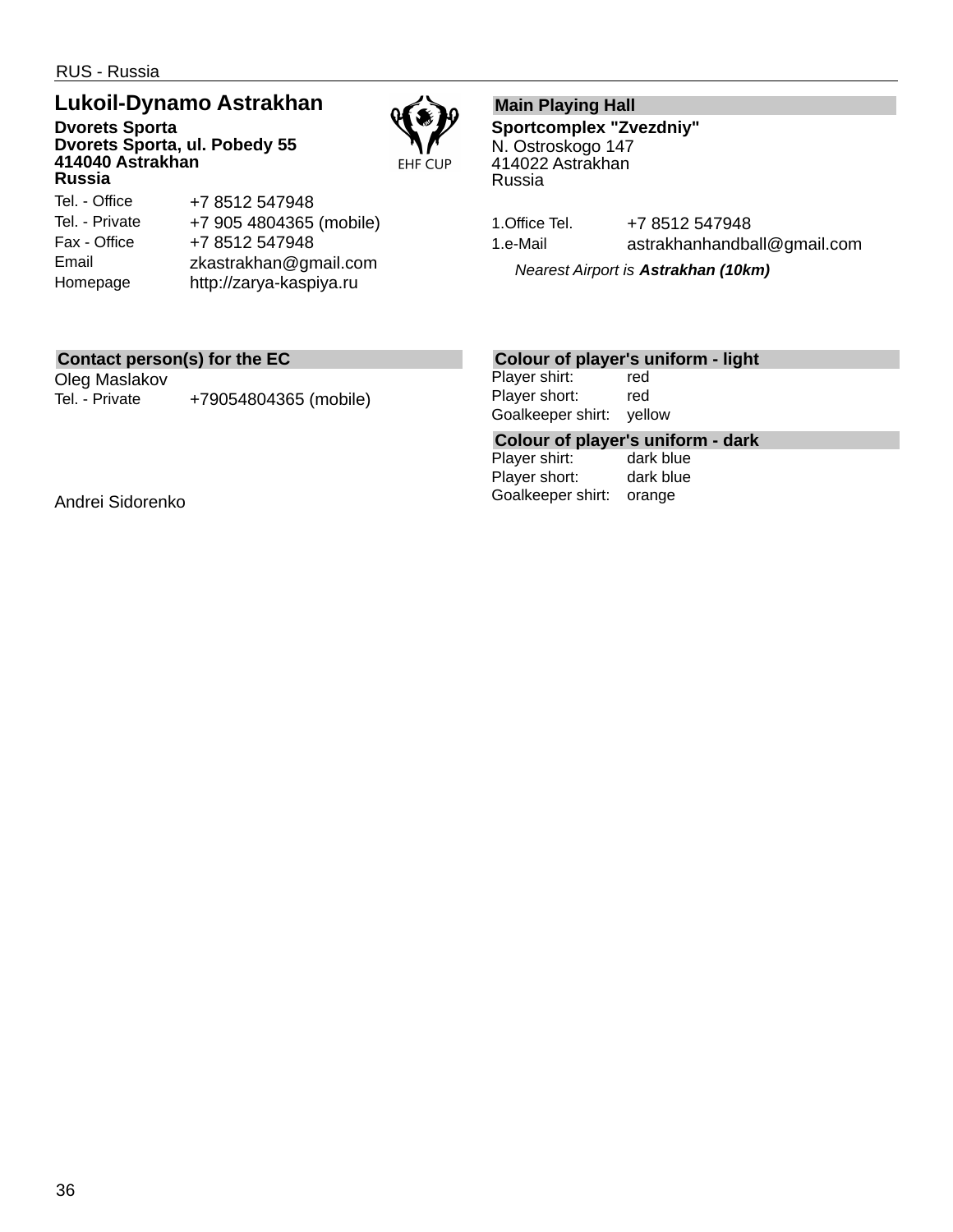## **RK Fidelinka Radnicki Subotica Dimitrija Tucovica 15 24000 Subotica Serbia and Montenegro**



Email saranovic@ptt.yu

#### **Contact person(s) for the EC**

## Davor Vujacic **Colour of player's uniform - light**

Player shirt: Player short: white-blue Goalkeeper shirt: yellow, red

**Colour of player's uniform - dark** Player shirt: Player short: Goalkeeper shirt:

## **Vojvodina-Univerexport Novi Sentandrejski put 106B 21000 Novi Sad Serbia**



Tel. - Office Email Homepage

+381 21 410258 nemanjapro@gmail.com www.rkv.rs

#### **Main Playing Hall Sportska hala Slana Bara** Sentandrejski put 106 Novi Sad Serbia

*Nearest Airport is Nikola Tesla, Belgrad (80km)*

#### **Contact person(s) for the EC**

Nemanja Protic

#### **Colour of player's uniform - light**

Player shirt: red/white Player short: red Goalkeeper shirt: grey

## **Colour of player's uniform - dark**

Player shirt: Player short: blue Goalkeeper shirt: green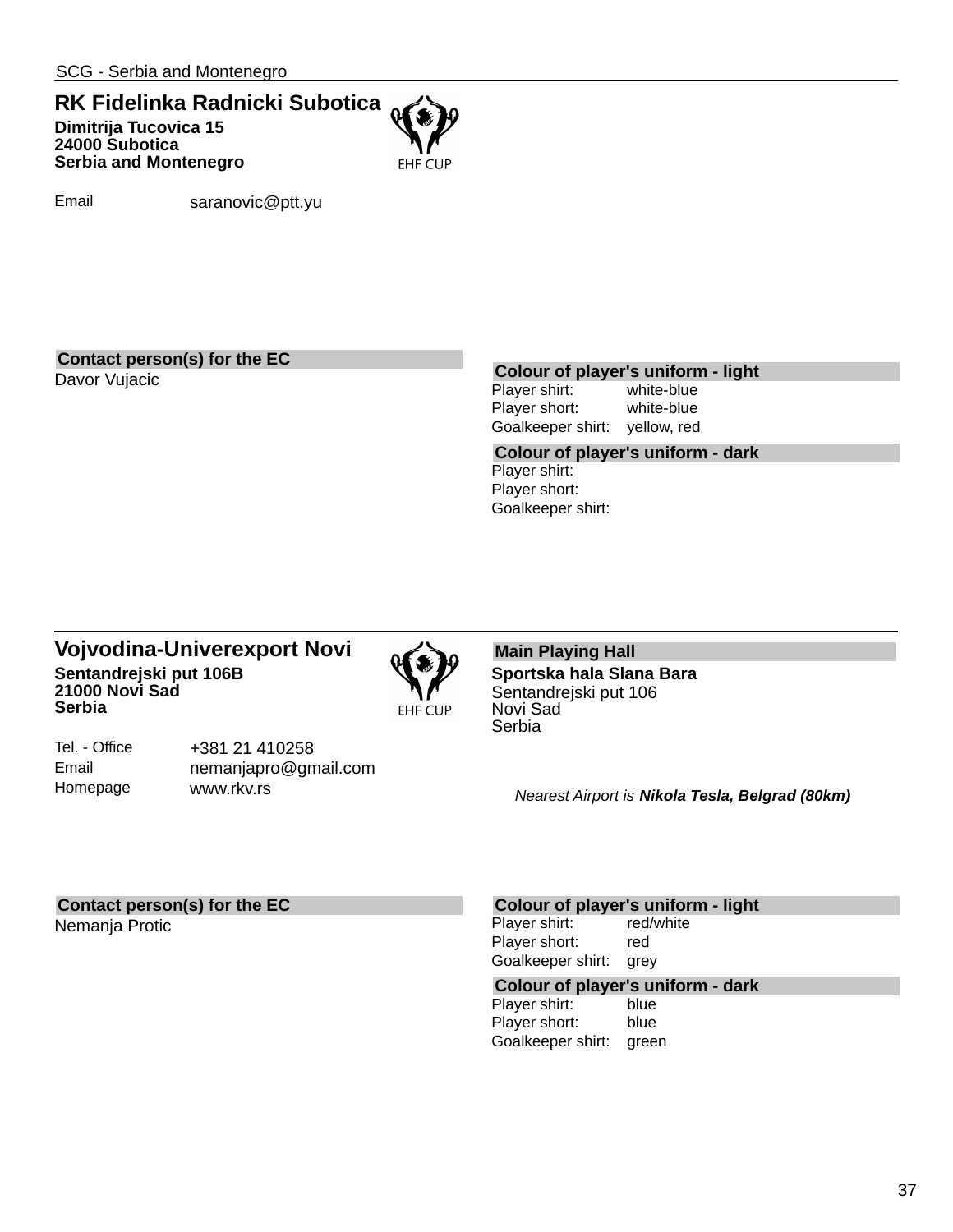SLO - Slovenia

**RK Cimos Koper Cesta Zore Perello Godina 3 6000 Koper Slovenia**



| Tel. - Private | +386 31 394911 (mobile)   |
|----------------|---------------------------|
| Email          | aljosa.bertok@rd-koper.si |
| Homepage       | www.rd-koper.si           |

## **Main Playing Hall**

**Sportna Dvorana Bonifika** Cesta Zore Perello Godina 3 6000 Koper **Slovenia** 

| 1.Office Tel. | +386 5 6146010 |
|---------------|----------------|
| 2.Office Tel. | +386 5 6146012 |
| 1.Office Fax  | +386 5 6146020 |

*Nearest Airport is Ronchi Trieste (ITA) (78km) Alternative Airport is Brnik-Ljubljana (127km)*

## **Contact person(s) for the EC**

Aljosa Bertok

## **Colour of player's uniform - light**

Player shirt: yellow Player short: blue Goalkeeper shirt: red

**Colour of player's uniform - dark**

Player shirt: Player short: blue Goalkeeper shirt: black

### **RK Jeruzalem Ormoz Ptujska cesta 10 p.p. 1 2270 Ormoz Slovenia**



**Main Playing Hall**

**Sportna dvorana Hardek,Ormoz** Hardek 5 2270 Ormoz Slovenia

Email mgrabo1@gmail.com

1.Office Tel. +386 27 415520 1.Office Fax +386 27 415530

*Nearest Airport is Maribor (50km)*

## **Contact person(s) for the EC**

Mladen Grabovac

#### **Colour of player's uniform - light**

Player shirt: white Player short: blue Goalkeeper shirt: yellow/red/green

## **Colour of player's uniform - dark**

Player shirt: Player short: black Goalkeeper shirt: yellow/red/green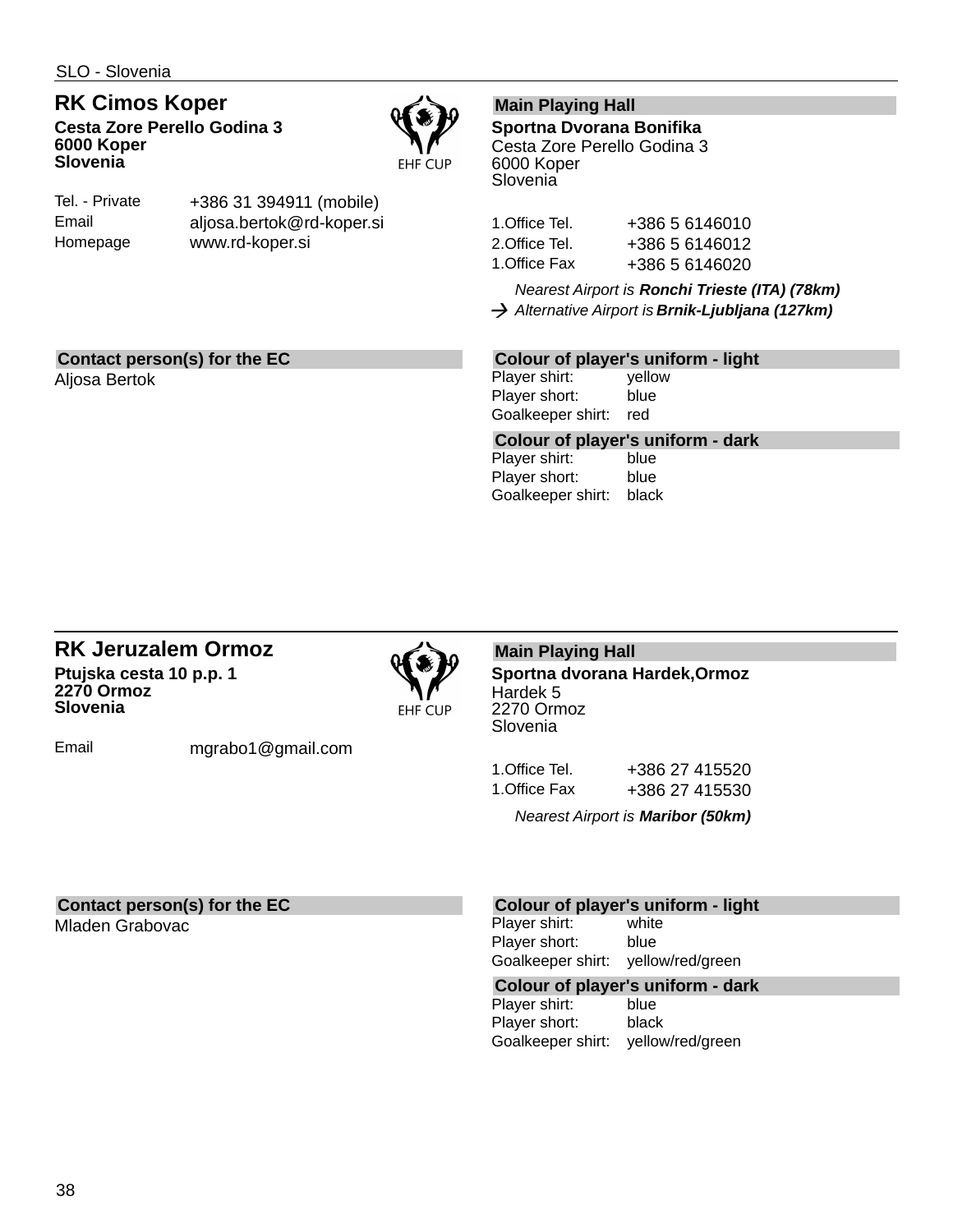SUI - Switzerland

**Switzerland**

## **Grasshopper - Club Zürich Hottingerstraße 12 8032 Zürich**



| Tel. - Office  | +41 44 7413030           |
|----------------|--------------------------|
| Tel. - Private | +41 79 2717902 (mobile)  |
| Fax - Office   | +41 44 7413374           |
| Email          | t.rohner@unitedschool.ch |
| Homepage       | www.gc-handball.ch       |
|                |                          |

## **Contact person(s) for the EC**

Tobias Rohner

## **Main Playing Hall**

**Saalsporthalle Zürich** Giesshübelstrasse 41 8045 Zuerich **Switzerland** 

1. Office Tel. +41 44 4687700 1. Office Fax +41 44 4687710 1.e-Mail lutz.saalsporthalle@bluewin.ch

*Nearest Airport is Zürich - Kloten (20km)*

## **Colour of player's uniform - light**

Player shirt: Player short: white Goalkeeper shirt: green/orange

**Colour of player's uniform - dark** Player shirt: Player short: Goalkeeper shirt: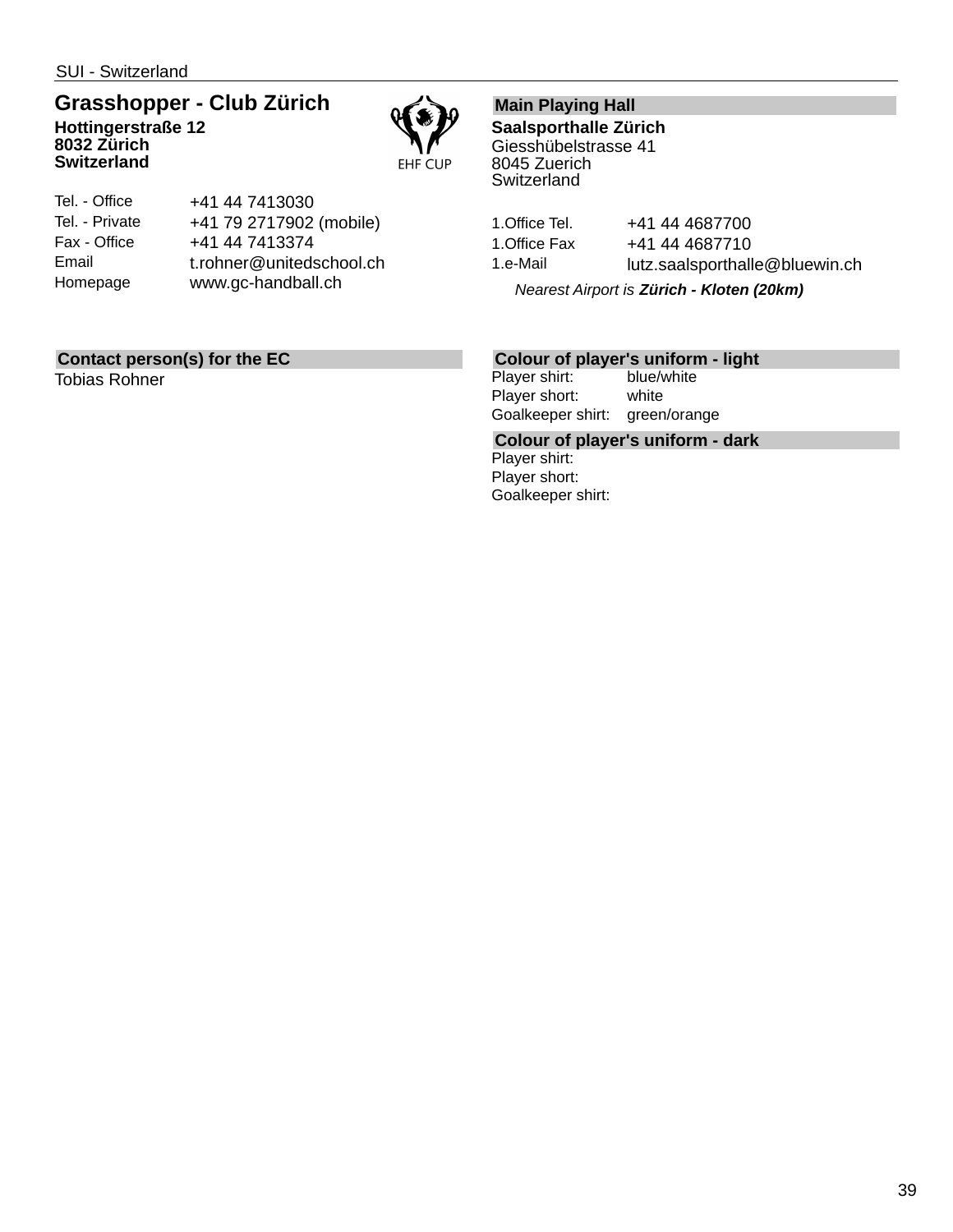## **Wacker Thun Geschäftsstelle 3600 Thun Switzerland**



Email Homepage remobadertscher@hotmail.de www.wackerthun.ch

## **Contact person(s) for the EC**

Remo Badertscher

## **Main Playing Hall**

**Sporthalle Lachen** Gwattstrasse 25 3604 Thun **Switzerland** 

| 1.Office Tel. | +41 33 3351652              |
|---------------|-----------------------------|
| 1.Office Fax  | +41 33 3351353              |
| 1.e-Mail      | lachenhalle.thun@bluewin.ch |

*Nearest Airport is Bern-Belp (20km)*

- *Alternative Airport is Basel-Mulhouse (132km)*
- *Alternative Airport is Zürich Kloten (155km)*
- *Alternative Airport is Geneve Cointrin (188km)*

### **Alternative Playing Hall**

**Mooshalle** Rohrmatt strasse 10 3073 Guemligen **Switzerland** 

1.Office Tel. +41 31 9518253

*Nearest Airport is Bern-Belp (14km)*

*Alternative Airport is Zürich - Kloten (120km)*

## **Colour of player's uniform - light**

Player shirt: white Player short: white Goalkeeper shirt: blue

#### **Colour of player's uniform - dark**

Player shirt: green Player short: black Goalkeeper shirt: red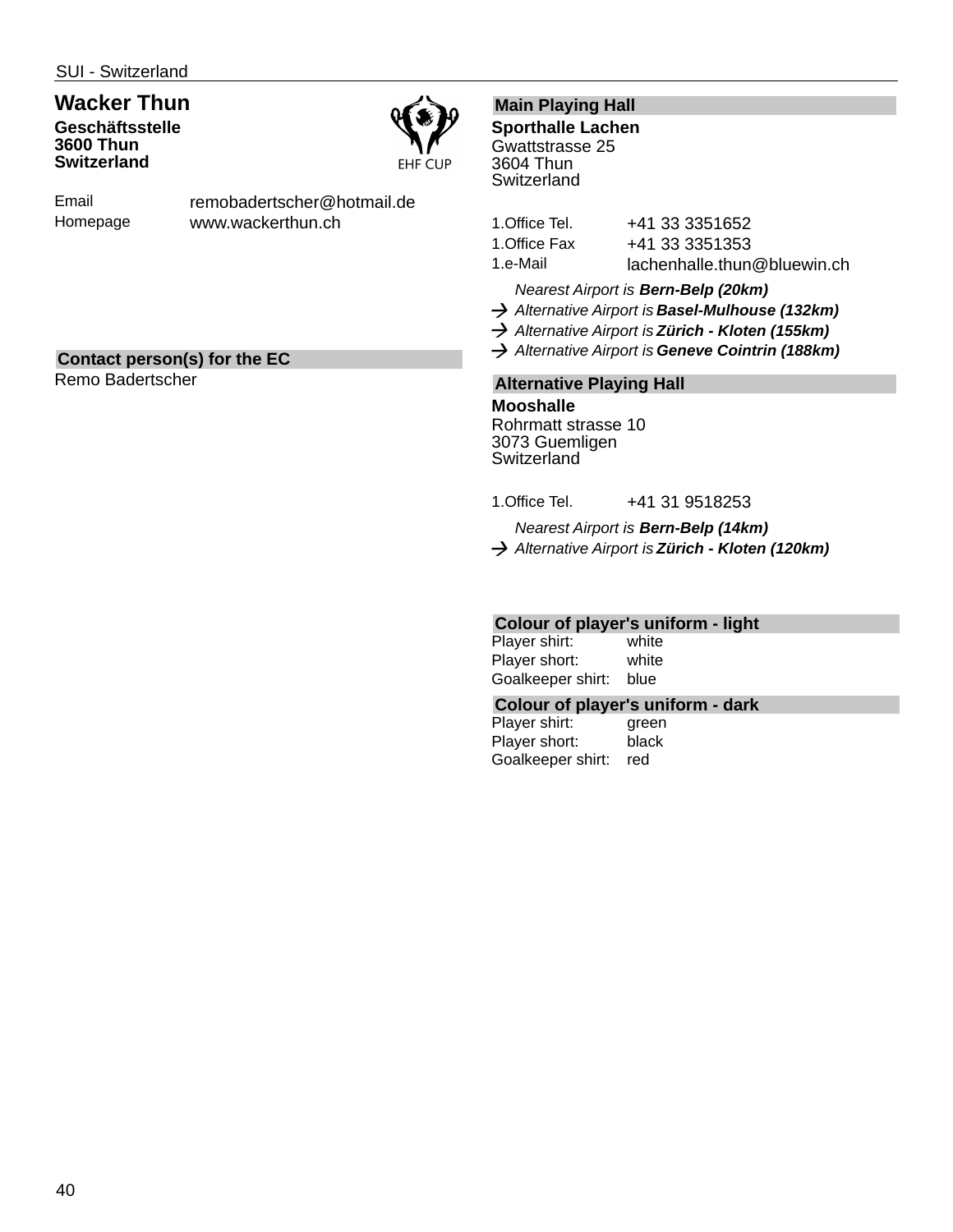# **IFK Skövde HK**

**Gruvgatan 4C 541 31 Skövde Sweden**



Tel. - Office Email Homepage +46 500 414050 ulf.nystrom@ifkskovdehandboll.com www.ifkskovdehandboll.com

## **Main Playing Hall**

**Arena Skövde** Eghells Väg 1 54100 Skövde Sweden

1. Office Tel. +46 500 498752

1. Office Fax +46 500 484401

*Nearest Airport is Landvetter Gothenburg (155km)*

## **Contact person(s) for the EC**

Ulf Nyström

Tel. - Private +46 70 5525962 (mobile)

## **Colour of player's uniform - light**

Player shirt: white Player short: white Goalkeeper shirt: black/green/red/turquoise

**Colour of player's uniform - dark**

Player shirt: Player short: blue Goalkeeper shirt: black/green/red/turquoise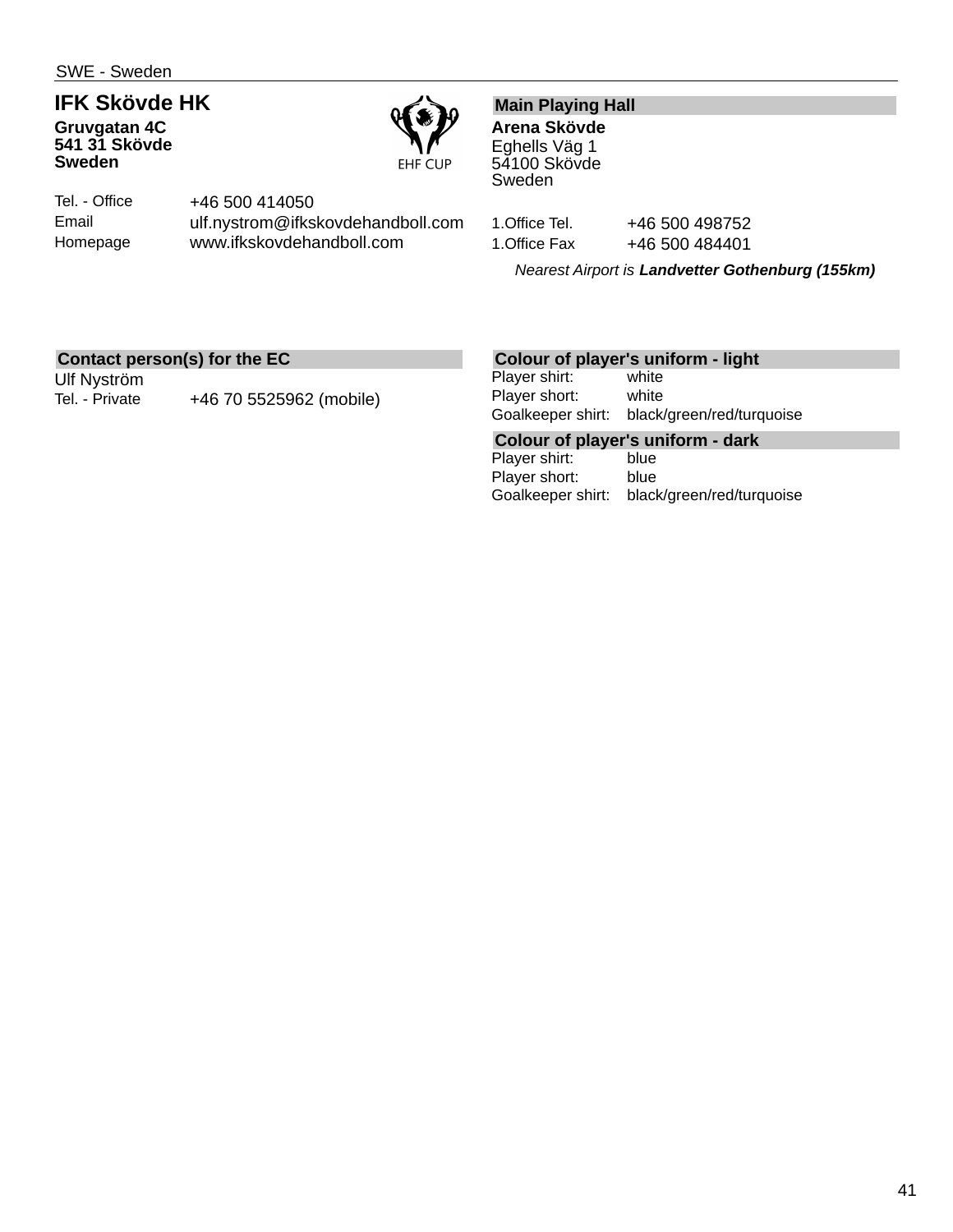TUR - Türkiye

## **Besiktas Istanbul**

**Mr.Berk Karahan Hentbol Sube Dikilitas Mah. Emirhan Cad No:26 34349 Besiktas - Istanbul Turkey**



Fax - Office Email Homepage +90 212 2597667 mehmetcan.gurbuzsel@bjk.com.tr www.bjk.com.tr

## **Main Playing Hall**

**Süleyman Seba Sport Hall** Dikilitas Emirhan CD Suleyman Besiktas Istanbul **Turkey** 

| 1.Office Tel. | +90 212 2599233 |
|---------------|-----------------|
| 1.Office Fax  | +90 212 2599233 |

*Nearest Airport is Airport Istanbul (25km)*

### **Contact person(s) for the EC**

Mehmetcan Gürbüzsel Tel. - Office +90 533 0280121 (mobile)

### **Colour of player's uniform - light**

Player shirt: White Player short: Black Goalkeeper shirt: Green

**Colour of player's uniform - dark** Player shirt: Player short: Black Goalkeeper shirt: Red

### **Trabzon Belediyespor Hizirbey Mak. Devlet Sahil Yolu Itfaye Karsisi 61200 Trabzon Turkey**



**EHF CUP** 

Tel. - Office Tel. - Private Fax - Office Email +90 462 2231100 +90 535 7498302 (mobile) +90 462 2241100 belediyebasin61@hotmail.com

## **Contact person(s) for the EC**

Ismail Köse

## **Main Playing Hall**

**19 Mayis Sport Hall,Trabzon** 19 Mayis Spor Salonu Trabzon **Turkey** 

1.Office Tel. +90 462 2302256 1.Office Fax +90 462 2302266

1.e-Mail belediyebasin61@hotmail.com

*Nearest Airport is Trabzon (5km)*

### **Colour of player's uniform - light**

Player shirt: white-blue-red Player short: Goalkeeper shirt:

#### **Colour of player's uniform - dark**

Player shirt: Player short: Goalkeeper shirt: